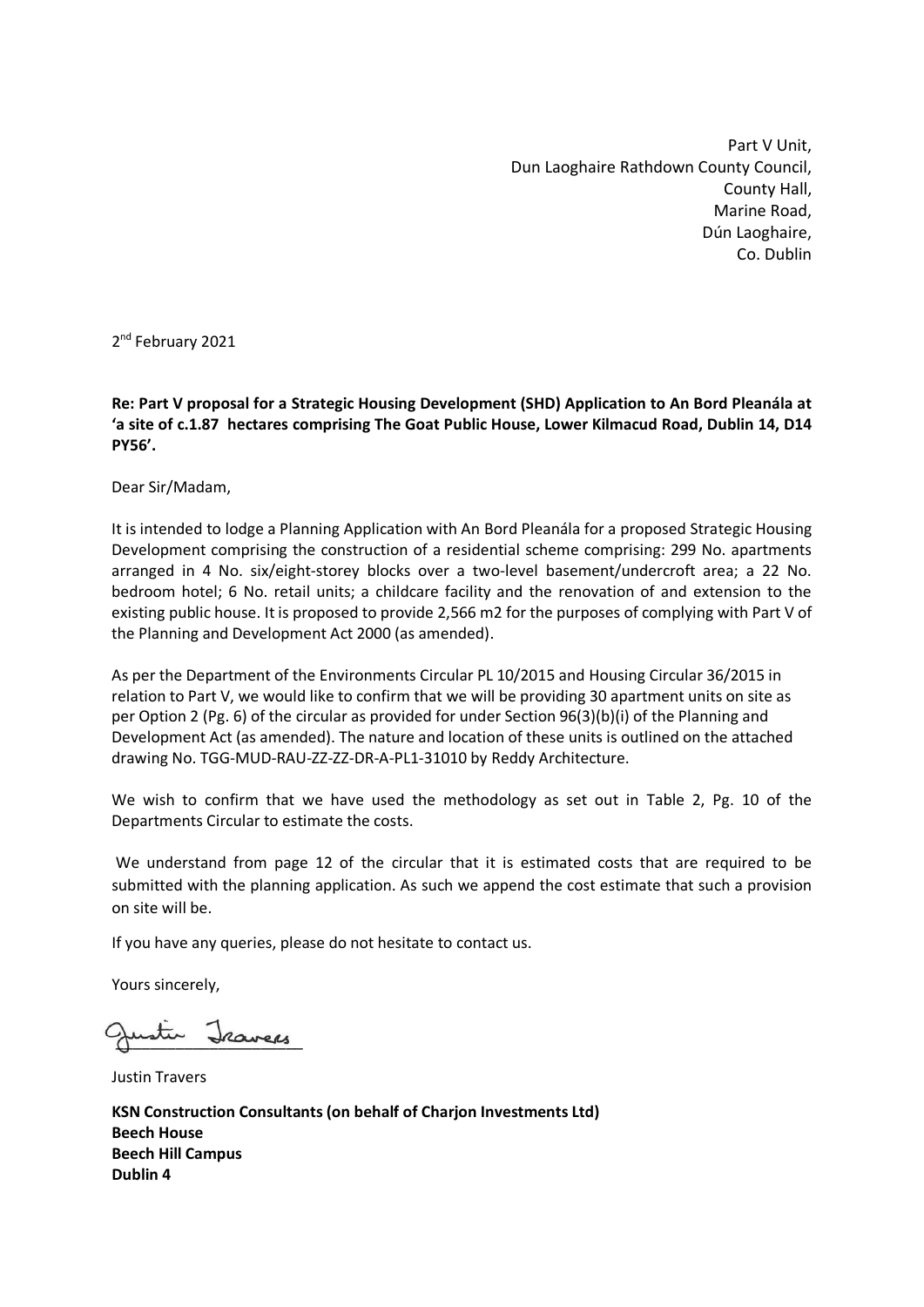#### **NAME OF DEVELOPMENT: The Goat**

| <b>GROSS FLOOR AREA RESIDENTIAL</b> |               |      |           |
|-------------------------------------|---------------|------|-----------|
| <b>ELEMENT;</b>                     | 29,034.60     | 100% | 29,034.60 |
| Part V 10% requirement              | $2,903.46$ m2 |      |           |
| TOTAL NO OF UNITS IN DEVELOPMENT    | $ 299.00 $ nr |      |           |
|                                     |               |      |           |

| No of 1 BED Apts <mark>I</mark>        | 89.00  | No of 1 BED Duplex | No of 1 BED Houses I |  |
|----------------------------------------|--------|--------------------|----------------------|--|
| No of 2 BED Apts $\mathsf{\mathsf{I}}$ | 202.00 | No of 2 BED Duplex | No of 2 BED Houses I |  |
| No of 3 BED Apts <mark>I</mark>        | 3.00   | No of 3 BED Duplex | No of 3 BED Houses I |  |
| Other                                  |        | No of 4 BED Duplex | No of 4 BED Houses   |  |

| <b>OVERALL DEVELOPMENT COSTS</b>           | <b>TOTAL COST</b>  | Cost per Sq m     |
|--------------------------------------------|--------------------|-------------------|
|                                            |                    |                   |
| 1) CONSTRUCTION COSTS                      | 101,425,103.41     | 3,493.25<br>€     |
| 2) CONTRACTORS PROFIT                      | 15,213,765.51      | $\in$<br>523.99   |
| 3) TOTAL CONSTRUCTION                      | 116,638,868.92     | €<br>4,017.24     |
| 4) ATTRIBUTABLE COSTS                      |                    |                   |
| 5) DESIGN FEES (% OF CONSTRUCTION COSTS)   | 13,996,664.27      |                   |
| 6) PLANNING APPLICATION FEES               | 19,435.00          |                   |
| 7) FIRE CERTIFICATE FEES                   | 30,000.00          |                   |
| 8) LUAS CONTRIBUTION                       | 500,000.00         |                   |
| 9) ARCHAEOLOGICAL FEES                     | 50,000.00          |                   |
| 10) LEGAL FEES                             | 933,110.95         |                   |
| 11) HOMEBOND                               | 300,000.00         |                   |
| 12) SITE SURVEY                            | 200,000.00         |                   |
| 13) DEVELOPMENT CONTRIBUTIONS              | 1,000,000.00       | €<br>34.44        |
| 14) UTILITY & CONNECTION CHARGES           | 1,000,000.00       |                   |
| 15) FINANCING COSTS                        | 17,495,830.34      |                   |
| 16) <b>TOTAL ATTRIBUTABLES</b>             | 35,525,040.56      | 1,223.54<br>€     |
| $17)$ SUB TOTAL                            | 152,163,909.48     | $\in$<br>5,240.78 |
| 18) SITE COST                              | 12,500,000.00      | 430.52<br>€       |
| 19) VAT @13.5%                             | 22,229,627.78      |                   |
| $20$ ) TOTAL                               | 186,893,537.26     |                   |
| 21) COST PER M2 EXCLUSIVE OF VAT           | 164,663,909.48   € | 5,671.30          |
| 22) ATTRIBUTABLE COSTS TOTAL EXCLUDING VAT | 35,525,040.56   €  | 1,223.54          |
|                                            |                    |                   |

| <b>PREPARED BY:</b>                    | <b>DPV</b>  | Total Floor Area provided by |         |
|----------------------------------------|-------------|------------------------------|---------|
| <b>MATHS CHECK BY:</b>                 | <b>IEUV</b> | ר developer in m2            |         |
| <b>APPROVED FOR RECOMMENDATION BY:</b> |             | Planning Gain % Outstanding  | 100.00% |
|                                        | PG @10%     | <b>PG Remaining</b>          |         |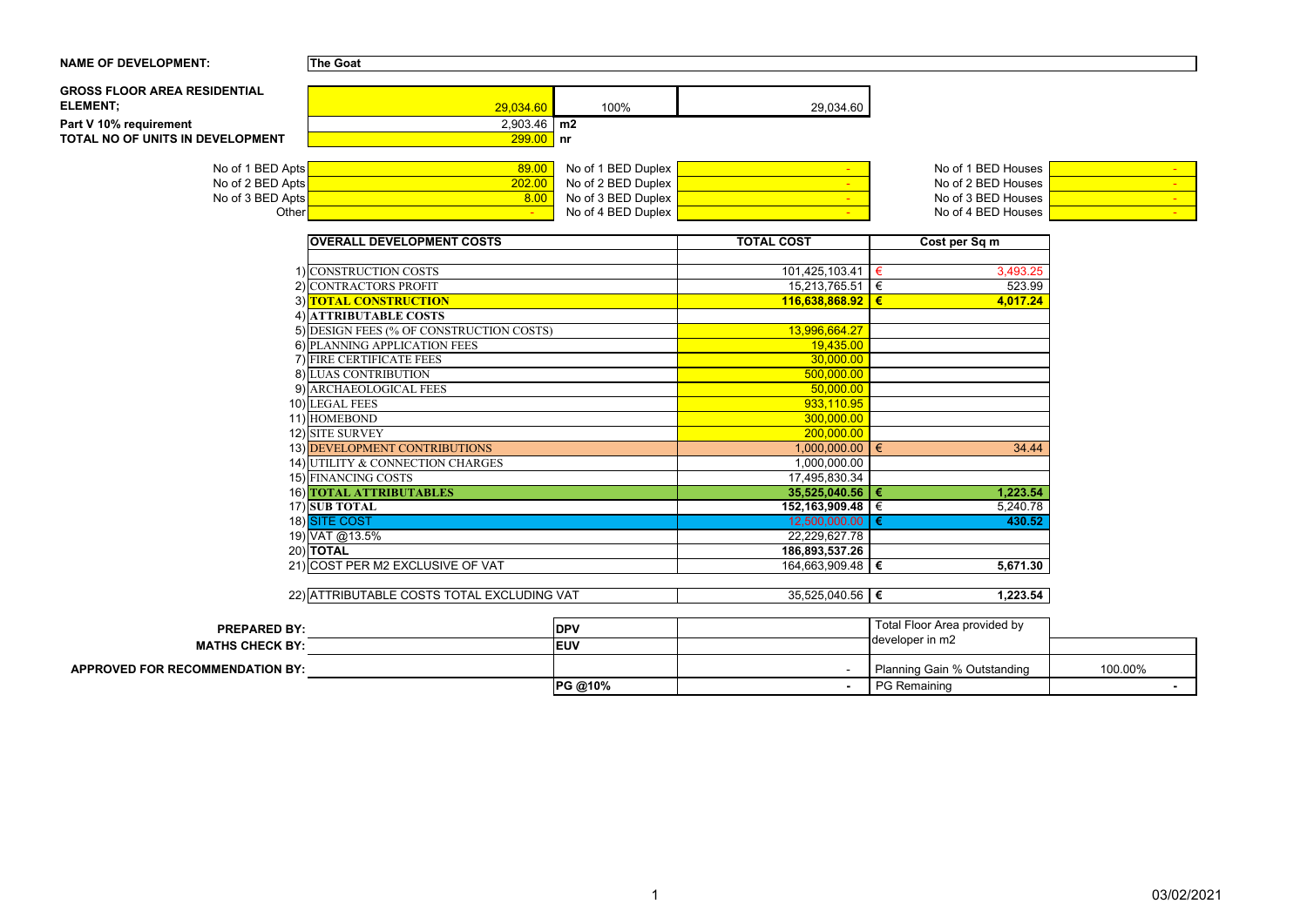| 29.034.60 |
|-----------|
| 2,903.46  |

### **Social**

#### **GROSS FLOOR AREA PROPOSED BY DEVELOPER PART V OBLIGATION 10% NO. OF UNITS IN DEVELOPMENT**

| <b>NO OF</b><br><b>UNITS</b> | <b>UNIT</b><br><b>TYPE</b> | <b>Bedrooms</b> | <b>NET FLOOR</b><br><b>AREA OF</b><br><b>UNIT TYPE</b> | <b>GROSS</b><br><b>FLOOR AREA</b><br>OF UNIT<br><b>TYPE</b> | <b>Site Cost</b><br>per SQM | <b>Construction</b><br><b>Costs per</b><br><b>SQM</b> | <b>Attributable</b><br><b>Costs per</b><br><b>SQM</b> | <b>DEDUCT</b><br><b>Development</b><br>contributions | per Sq m | Unit                  | All in cost Nett Cost per $ $ VAT @ 13.5% | <b>All in Cost</b><br>Inclusive of VAT |
|------------------------------|----------------------------|-----------------|--------------------------------------------------------|-------------------------------------------------------------|-----------------------------|-------------------------------------------------------|-------------------------------------------------------|------------------------------------------------------|----------|-----------------------|-------------------------------------------|----------------------------------------|
|                              |                            |                 |                                                        |                                                             |                             |                                                       |                                                       |                                                      |          |                       |                                           |                                        |
|                              |                            |                 |                                                        |                                                             |                             |                                                       |                                                       |                                                      |          |                       |                                           |                                        |
| 12                           | <b>B2_1.1 - 1B2P</b>       | $\overline{1}$  | 48.30                                                  | 63.81                                                       | 430.52                      | 4017.24                                               | 1223.54                                               | 34.44                                                | 5636.86  | 359,680.05            | 48,556.81                                 | 408,237                                |
|                              |                            |                 |                                                        |                                                             |                             |                                                       |                                                       |                                                      |          |                       |                                           |                                        |
| $\overline{\mathbf{4}}$      | B2_1.2 - 1B2P              | $\vert$ 1       | 50.10                                                  | 66.19                                                       | 430.52                      | 4017.24                                               | 1223.54                                               | 34.44                                                | 5636.86  | 373,084.27            | 50,366.38                                 | 423,451                                |
| $\overline{1}$               | B2_1.3 - 1B2P              | $\overline{1}$  | 70.40                                                  | 93.00                                                       | 430.52                      | 4017.24                                               | 1223.54                                               | 34.44                                                | 5636.86  | 524,254.15            | 70,774.31                                 | 595,028                                |
|                              |                            |                 |                                                        |                                                             |                             |                                                       |                                                       |                                                      |          |                       |                                           |                                        |
| 3 <sup>2</sup>               | B2_2.5 - 2B4P              | 2 <sup>7</sup>  | 80.00                                                  | 105.69                                                      | 430.52                      | 4017.24                                               | 1223.54                                               | 34.44                                                | 5636.86  | 595,743.35            | 80,425.35                                 | 676,169                                |
|                              |                            |                 |                                                        |                                                             |                             |                                                       |                                                       |                                                      |          |                       |                                           |                                        |
| $\overline{4}$               | B2_2.2 - 2B4P              | 2 <sup>7</sup>  | 82.30                                                  | 108.73                                                      | 430.52                      | 4017.24                                               | 1223.54                                               | 34.44                                                | 5636.86  | 612,870.97            | 82,737.58                                 | 695,609                                |
|                              |                            |                 |                                                        |                                                             |                             |                                                       |                                                       |                                                      |          |                       |                                           |                                        |
| $\overline{\mathbf{3}}$      | B2_2.3 - 2B4P              | 2 <sup>7</sup>  | 83.30                                                  | <b>110.05</b>                                               | 430.52                      | 4017.24                                               | 1223.54                                               | 34.44                                                | 5636.86  | 620,317.76            | 83,742.90                                 | 704,061                                |
|                              |                            |                 |                                                        |                                                             |                             |                                                       |                                                       |                                                      |          |                       |                                           |                                        |
| 3                            | B2_2.7 - 2B4P              | $\overline{2}$  | 90.90                                                  | <b>120.09</b>                                               | 430.52                      | 4017.24                                               | 1223.54                                               | 34.44                                                | 5636.86  | 676,913.38            | 91,383.31                                 | 768,297                                |
|                              |                            |                 |                                                        |                                                             |                             |                                                       |                                                       |                                                      |          |                       |                                           |                                        |
|                              |                            |                 |                                                        |                                                             |                             |                                                       |                                                       |                                                      |          |                       |                                           |                                        |
|                              |                            |                 |                                                        |                                                             |                             |                                                       |                                                       |                                                      |          |                       |                                           |                                        |
|                              |                            |                 |                                                        |                                                             |                             |                                                       |                                                       |                                                      |          |                       |                                           |                                        |
|                              |                            |                 |                                                        |                                                             |                             |                                                       |                                                       |                                                      |          |                       |                                           |                                        |
|                              |                            |                 |                                                        |                                                             |                             |                                                       |                                                       |                                                      |          |                       |                                           |                                        |
|                              |                            |                 |                                                        |                                                             |                             |                                                       |                                                       |                                                      |          |                       |                                           |                                        |
|                              |                            |                 |                                                        |                                                             |                             |                                                       |                                                       |                                                      |          |                       |                                           |                                        |
|                              |                            |                 |                                                        |                                                             |                             |                                                       |                                                       |                                                      |          |                       |                                           |                                        |
| 30                           |                            |                 | 1,942.20                                               | 2,565.82                                                    |                             |                                                       |                                                       |                                                      |          |                       |                                           |                                        |
|                              |                            |                 |                                                        |                                                             |                             |                                                       |                                                       |                                                      |          |                       | <b>Total Unit</b><br>Cost                 |                                        |
|                              |                            |                 |                                                        |                                                             |                             |                                                       |                                                       |                                                      |          |                       | <b>Exclusive of</b>                       | <b>Total Cost</b>                      |
|                              |                            |                 |                                                        |                                                             |                             |                                                       |                                                       |                                                      |          |                       | <b>VAT</b>                                | Inclusive of VAT                       |
|                              |                            |                 |                                                        |                                                             |                             |                                                       |                                                       |                                                      |          |                       |                                           | 16,415,685.63                          |
|                              |                            |                 |                                                        |                                                             |                             |                                                       |                                                       |                                                      |          |                       | <b>PG Remaining</b>                       |                                        |
|                              |                            |                 |                                                        |                                                             |                             |                                                       |                                                       |                                                      |          |                       |                                           | 16,415,686                             |
|                              |                            |                 |                                                        |                                                             |                             |                                                       |                                                       |                                                      |          | cost for<br>dwellings | 299                                       | 54,902                                 |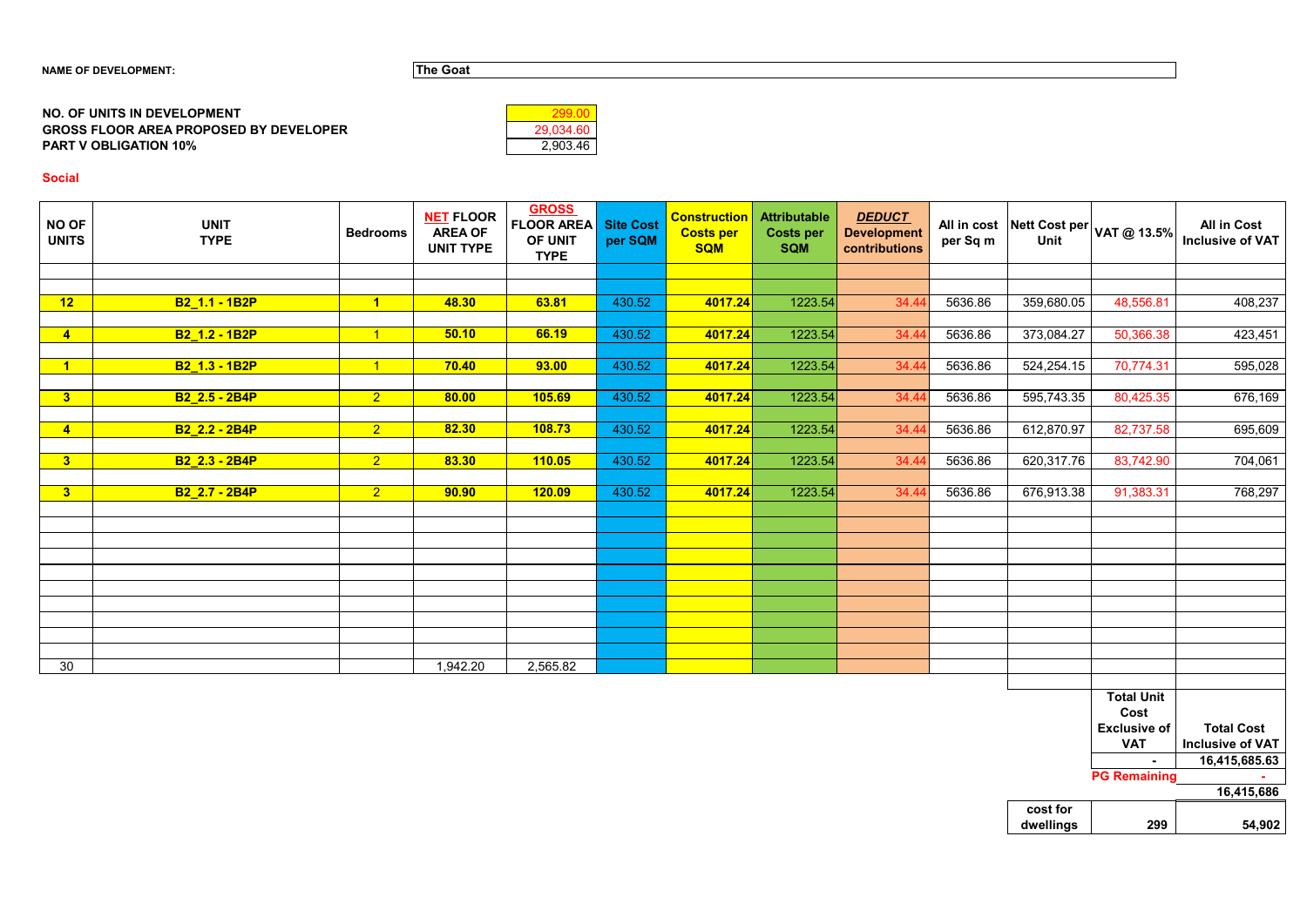# **OVERALL CONSTRUCTION COST SUMMARY**

**Developer:** Charjon Investments Ltd

**Dun-Laoghaire Rathdown Co.Co.**

**Project Name:** The Goat

**Part V Social Housing Dept.**

|                                                                             | <b>Construction Cost Summary</b> |                            |                               |                      |  |  |  |  |
|-----------------------------------------------------------------------------|----------------------------------|----------------------------|-------------------------------|----------------------|--|--|--|--|
|                                                                             |                                  | $\underline{\epsilon}$     | €/m2                          | <b>€/Unit</b>        |  |  |  |  |
| Houses                                                                      |                                  |                            |                               |                      |  |  |  |  |
| Apartments                                                                  |                                  | 101,425,103.41             | 3,493.25                      | 339,214.39           |  |  |  |  |
| <b>Total (Excluding Attributable</b><br><b>Development Costs and VAT)</b>   |                                  | 101,425,103.41<br>3,493.25 |                               | 339,214.39           |  |  |  |  |
| <b>Total Carried Forward to Overall</b><br><b>Development Costs Summary</b> |                                  |                            |                               |                      |  |  |  |  |
| <b>Gross Floor Areas</b>                                                    |                                  |                            | <b>Total Nr of Units</b>      |                      |  |  |  |  |
| Houses                                                                      |                                  | m2                         | Houses                        | nr<br>$\blacksquare$ |  |  |  |  |
| Apartments                                                                  | 29,034.60 m2                     |                            | Apartments                    | 299.00 nr            |  |  |  |  |
| <b>Total Development Area</b>                                               | 29,034.60 m2                     |                            | <b>Total Development Nr's</b> | 299.00 nr            |  |  |  |  |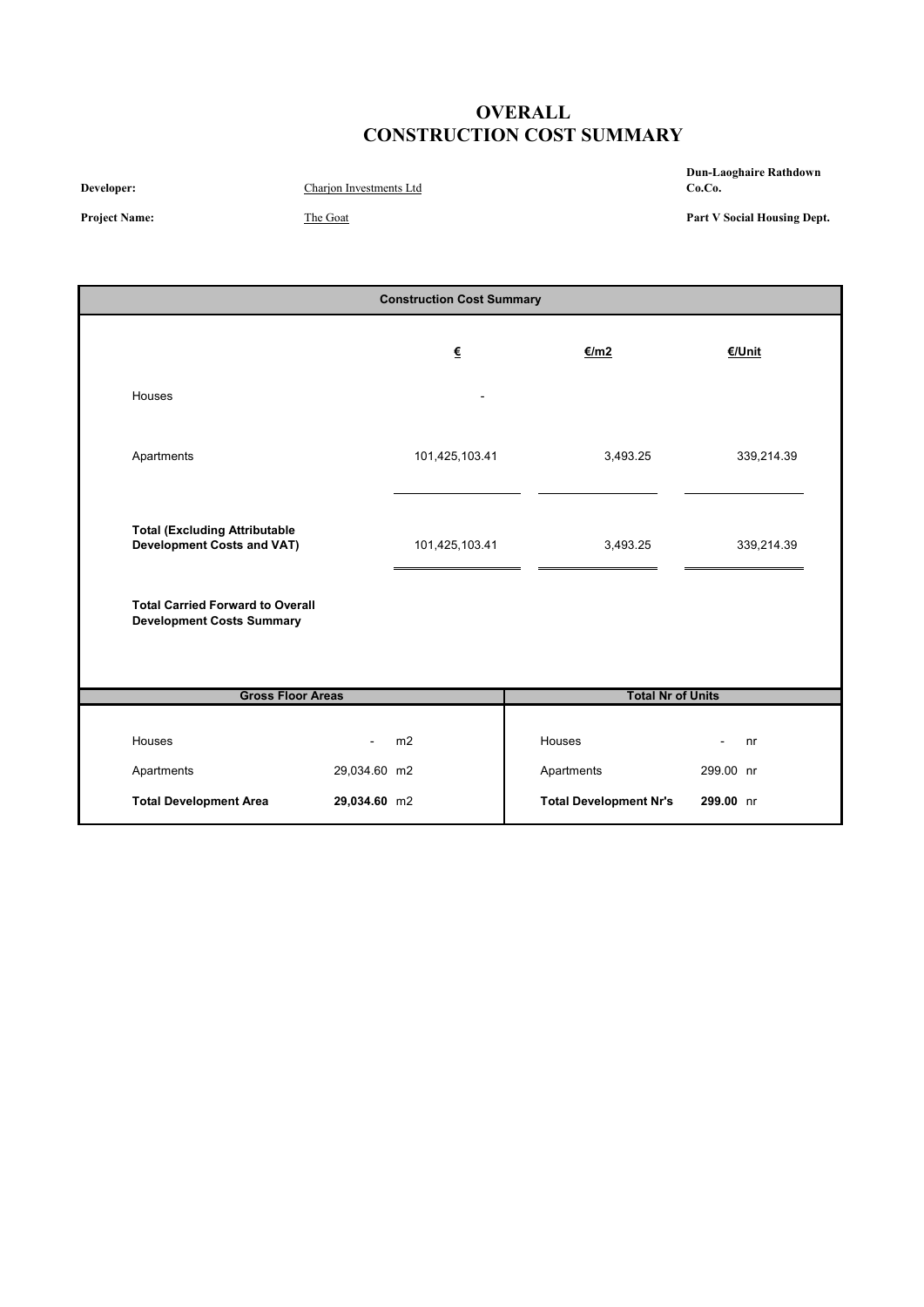**Developer:** Charjon Investments Ltd

**Project Name:** The Goat

**Dun-Laoghaire Rathdown Co.Co.**

**Page 1 of 7**

**Part V Social Housing Dept.**

*Return completed form to :*

# Housing Authority: Dun-Laoghaire Rathdown Co.Co. Type of Tender: Open/Selective/Negotiated/Other\*\* Scheme Name: Scheme Name: Scheme Name: Basis of Tender: Drgs & Spec/Boq/ Approx BoQ\*\* **\*\* delete as appropriate** Number of Tenders Received: No. of Units : Lowest : **€** Second Lowest: **€** Design Team: Architectural Services Dept Third Lowest: **€** Fourth Lowest: **€** Stage : \* Planning\* **€** Tender **Tender** Date of Tender: Contract Period: In Progress Tender H.B.C.II Contractor : **\* tick as appropriate GENERAL SCHEME DETAILS TENDER DETAILS (COMPLETE POST-TENDER)**

#### **Schedule of Accommodation - Housing**

| <b>Basic Description</b> |                     |                    |                        | <b>Number of Type</b> |     |       | <b>Internal Dimensions</b> |              | <b>Floor Area</b>        |                     |                            |
|--------------------------|---------------------|--------------------|------------------------|-----------------------|-----|-------|----------------------------|--------------|--------------------------|---------------------|----------------------------|
| <b>Unit Type</b>         | <b>Storey</b><br>No | <b>Bed - Rooms</b> | Bed -<br><b>Spaces</b> | Inter                 | End | Total | Width                      | <b>Depth</b> | <b>Gross</b><br>Internal | <b>Ground Floor</b> | <b>Total Floor</b><br>Area |
|                          |                     |                    |                        |                       |     |       |                            |              |                          |                     |                            |
|                          |                     |                    |                        |                       |     |       |                            |              |                          |                     |                            |
|                          |                     |                    |                        |                       |     |       |                            |              |                          |                     |                            |
|                          |                     |                    |                        |                       |     |       |                            |              |                          |                     |                            |
|                          |                     |                    |                        |                       |     |       |                            |              |                          |                     |                            |
| <b>TOTALS</b>            |                     |                    |                        |                       |     |       |                            |              |                          |                     |                            |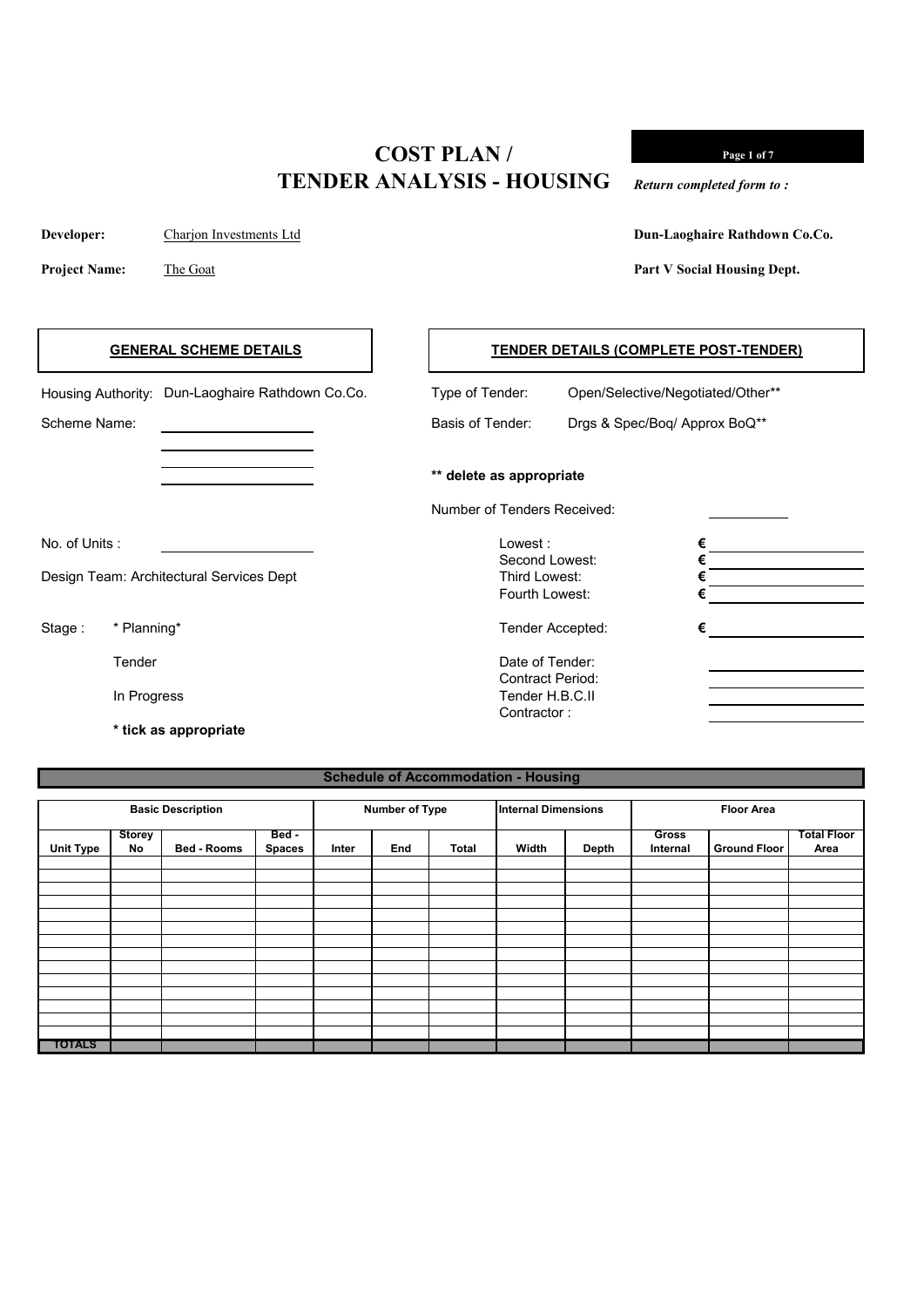**Developer:** Charjon Investments Ltd

**Dun-Laoghaire Rathdown Co.Co.**

**Page 1 of 7**

**Part V Social Housing Dept.**

*Return completed form to :*

**Project Name:** The Goat

**Cost Plan/Tender Analysis**

Page 2 of 7

#### GENERAL COST SUMMARY FOR NEW HOUSING SCHEME

|                               | <b>Total Cost</b><br>€ | <b>Average Cost Per Unit</b><br>€ |
|-------------------------------|------------------------|-----------------------------------|
| Substructures                 |                        |                                   |
| Superstructures               |                        |                                   |
| <b>External Works</b>         |                        |                                   |
| Site Development Works        |                        |                                   |
| <b>Abnormal Works</b>         |                        |                                   |
| <b>Indirect Project Costs</b> |                        |                                   |
| Sub-Total                     |                        |                                   |
|                               |                        |                                   |
| Value Added Tax @ 13.5 %      |                        |                                   |
|                               |                        |                                   |
| <b>Contract Sum</b>           |                        |                                   |
|                               |                        |                                   |

Total Floor Area (sq.m) Total Cost per sq.m of floor area (excl VAT)  $\epsilon$ Cost per Superstructure per sq.m of floor area (excl. VAT)

No of Bedspaces Cost per bedspace (excl VAT)

Prime Cost Sums per House:  $\epsilon$ Provisional Sums per House:

Indirect Project Costs %

Area of site (Hectares) No. of Houses per Hectare: Road length per House: Road Area per House (sq.m)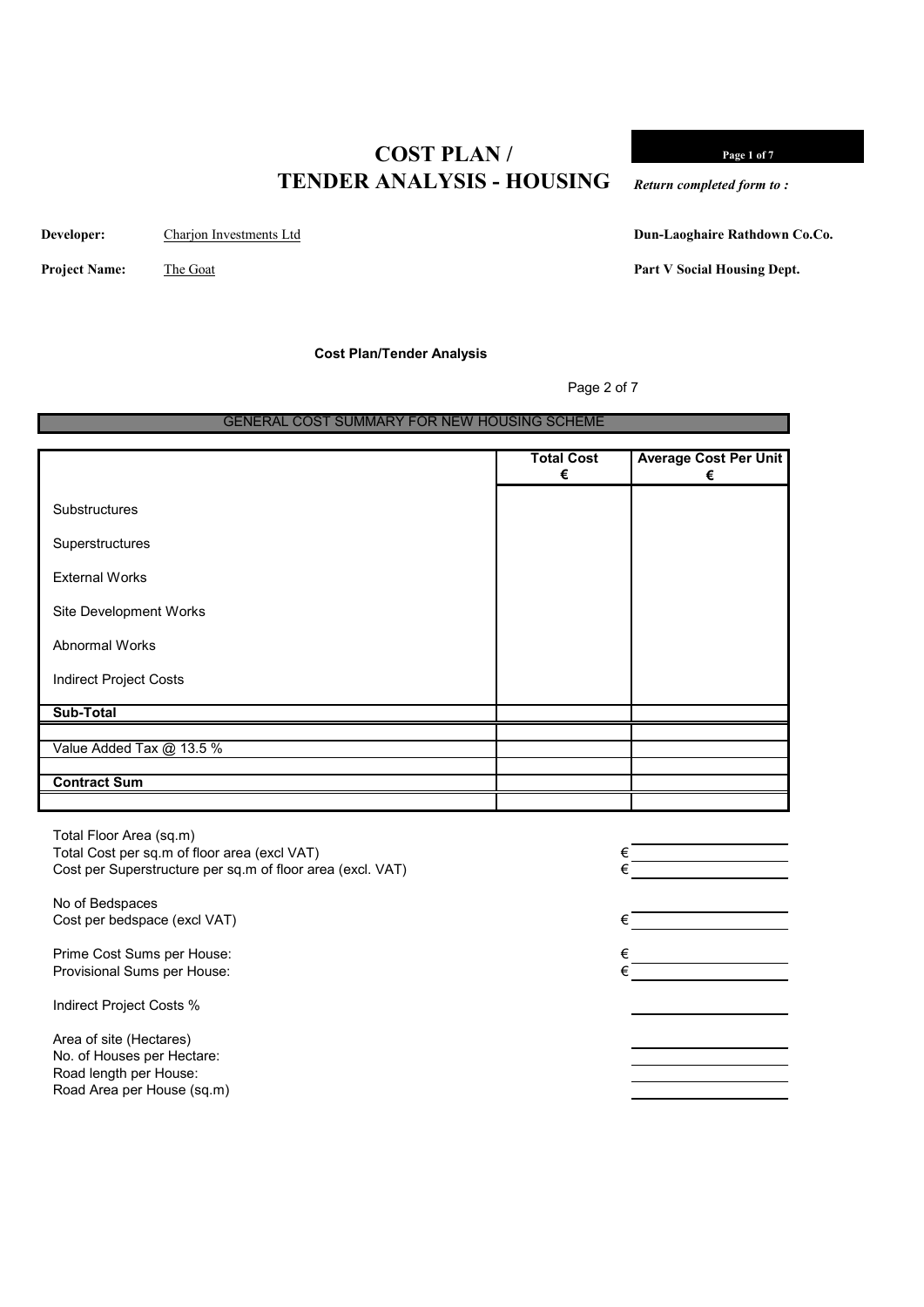**Page 1 of 7**

*Return completed form to :*

**Developer:** Charjon Investments Ltd

**Project Name:** The Goat

**Dun-Laoghaire Rathdown Co.Co.**

**Part V Social Housing Dept.**

**Cost Plan/Tender Analysis** FORM Page 3 of 7

|                               | <b>Summary Analysis of Unit Types</b> |              |     |              |            |       |     |              |     |
|-------------------------------|---------------------------------------|--------------|-----|--------------|------------|-------|-----|--------------|-----|
|                               |                                       |              |     |              |            |       |     |              |     |
|                               | Type Ref:                             | 0            |     |              | 0          |       | 0   | $\mathbf 0$  |     |
|                               | Storeys:                              | $\Omega$     |     |              | O          |       |     |              |     |
|                               | Bedrooms:                             | 0            |     |              | 0          |       | O   |              |     |
|                               | GFA:                                  | 0            |     |              | 0          |       | 0   | 0            |     |
|                               |                                       | <b>Inter</b> | End | <b>Inter</b> | <b>End</b> | Inter | End | <b>Inter</b> | End |
| Substructures                 |                                       |              |     |              |            |       |     |              |     |
| Superstructures               |                                       |              |     |              |            |       |     |              |     |
| <b>External Works</b>         |                                       |              |     |              |            |       |     |              |     |
| Site Development Works        |                                       |              |     |              |            |       |     |              |     |
| Abnormal Works                |                                       |              |     |              |            |       |     |              |     |
| <b>Indirect Project Costs</b> |                                       |              |     |              |            |       |     |              |     |
| Total (excl. V.A.T.)          |                                       |              |     |              |            |       |     |              |     |
| V.A.T. @ 13.5%                |                                       |              |     |              |            |       |     |              |     |
| <b>Total Unit Cost</b>        |                                       |              |     |              |            |       |     |              |     |
| Cost / m2                     |                                       |              |     |              |            |       |     |              |     |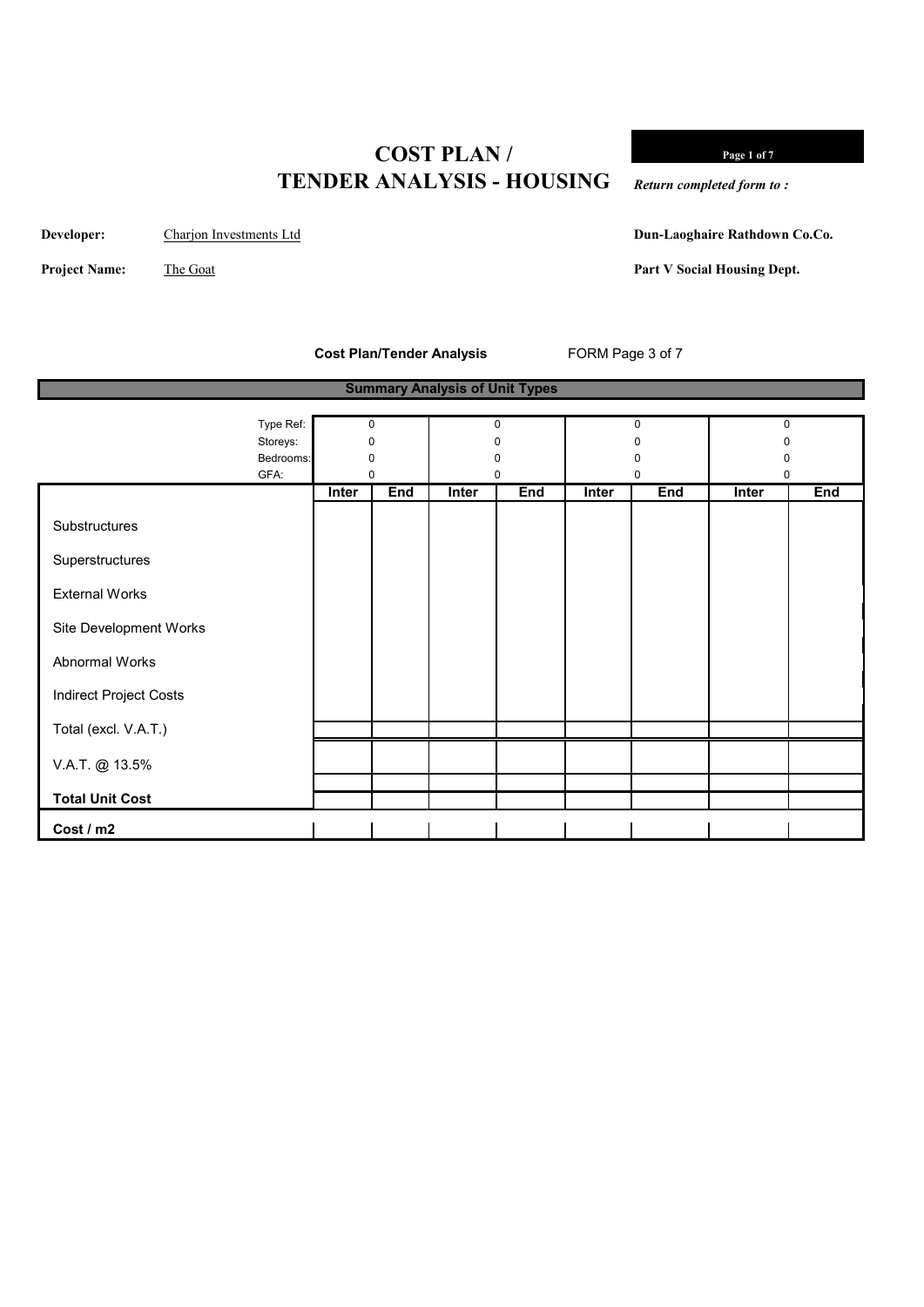**Developer:** Charjon Investments Ltd

**Project Name:** The Goat

**Dun-Laoghaire Rathdown Co.Co.**

**Part V Social Housing Dept.**

**Cost Plan/Tender Analysis** Page 4 of 7

EXTERNAL WORKS - APPLICABLE TO HOUSES

| <b>Elements</b>                                                                                                                                          | <b>Total Cost</b><br>€ | Cost per<br><b>Unit</b> | Cost / GFA | <b>Brief Specification</b> |
|----------------------------------------------------------------------------------------------------------------------------------------------------------|------------------------|-------------------------|------------|----------------------------|
| <b>Prepared Site</b><br>(Demolition, general excavation and filling<br>etc)                                                                              |                        |                         |            |                            |
| <b>Ancillary site Structures</b><br>(Stores, fuel bunkers etc)                                                                                           |                        |                         |            |                            |
| <b>Site Enclosures, retaining walls</b><br>(Front, rear and division walls, fencing,<br>gates, etc)                                                      |                        |                         |            |                            |
| Roads, paths, pavings<br>(Paving aroud house)                                                                                                            |                        |                         |            |                            |
| <b>Site Sevices (piped and ducted)</b><br><b>Branch foul drains</b><br>Branch surface water drains<br><b>Branch water connections</b><br>Other (specify) |                        |                         |            |                            |
| <b>Site Services (mainly electrical)</b><br>Electricity<br>Telephone<br>Television<br>Gas                                                                |                        |                         |            |                            |
| Landscaping, seeding, planting<br>Cultivating, seeding gardens, planting<br>(trees and shrubs)                                                           |                        |                         |            |                            |
| <b>TOTAL EXTERNAL WORKS</b>                                                                                                                              |                        |                         |            |                            |

**Page 1 of 7**

*Return completed form to :*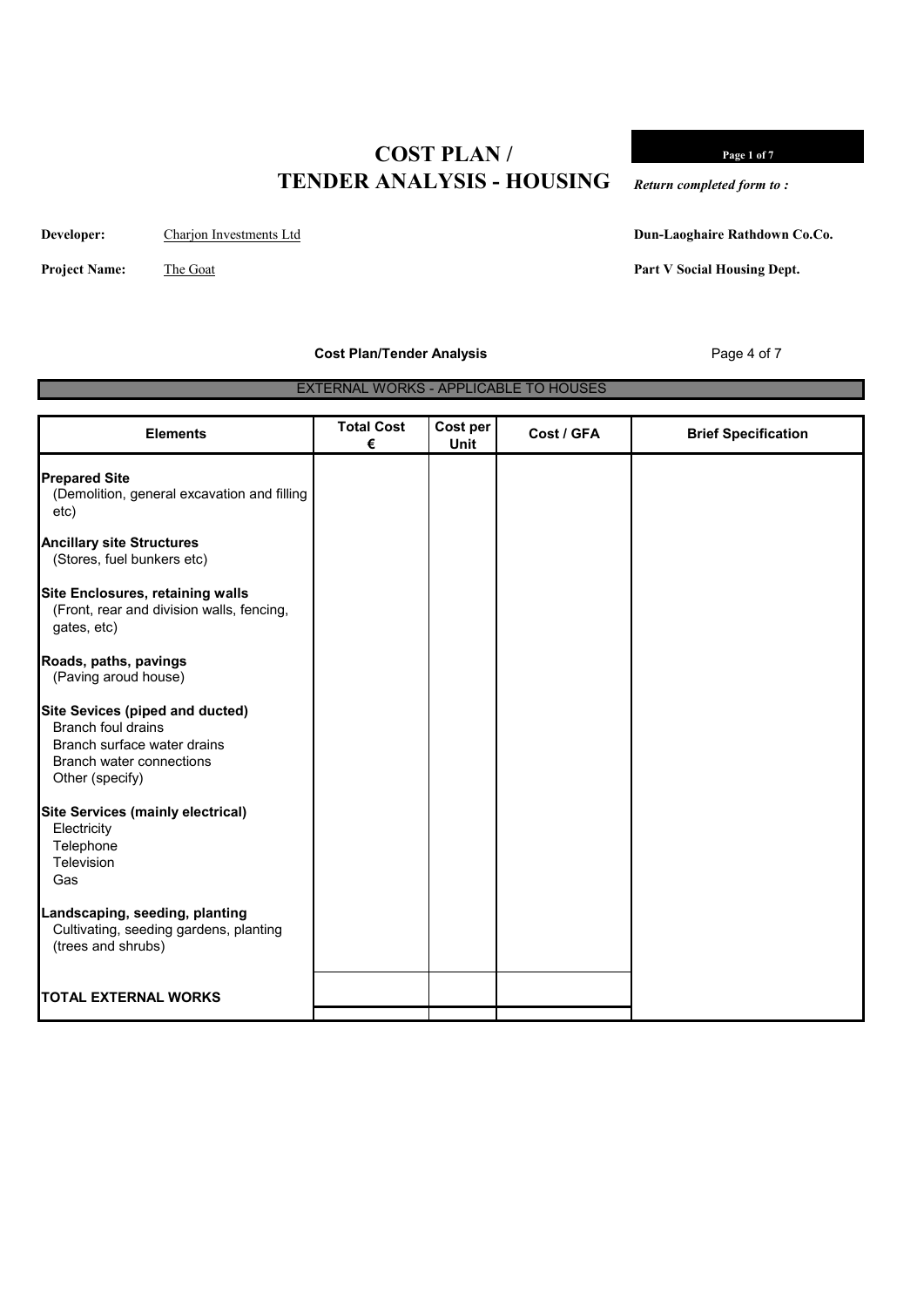**Developer:** Charjon Investments Ltd

**Project Name:** The Goat

**Dun-Laoghaire Rathdown Co.Co.**

**Page 1 of 7**

**Part V Social Housing Dept.**

*Return completed form to :*

**Cost Plan/Tender Analysis Page 5 of 7** 

SITE DEVELOPMENT WORKS - APPLICABLE TO HOUSES

| <b>Elements</b>                                                                                | <b>Total Cost</b><br>€ | Cost per<br><b>Unit</b> | Cost / GFA | <b>Brief Specification</b> |
|------------------------------------------------------------------------------------------------|------------------------|-------------------------|------------|----------------------------|
| <b>Prepared Site</b>                                                                           |                        |                         |            |                            |
| (Demolition, general excavation and filling<br>etc)                                            |                        |                         |            |                            |
| <b>Ancillary site Structures</b><br>(Stores, fuel bunkers etc)                                 |                        |                         |            |                            |
| <b>Site Enclosures, retaining walls</b><br>(Front, division walls.)                            |                        |                         |            |                            |
| Roads, paths, pavings<br>Roads, carparking surfaces, Kerbs,<br>pedestrian surfaces             |                        |                         |            |                            |
| <b>Site Sevices (piped and ducted)</b><br><b>Main Foul Drains</b>                              |                        |                         |            |                            |
| Main surface water drains<br><b>Road Drains</b><br>Watermains                                  |                        |                         |            |                            |
| <b>Site Services (mainly electrical)</b><br>(Electricity                                       |                        |                         |            |                            |
| Telephone<br>Television                                                                        |                        |                         |            |                            |
| Gas                                                                                            |                        |                         |            |                            |
| Landscaping, seeding, planting<br>Cultivating, seeding gardens, planting<br>(trees and shrubs) |                        |                         |            |                            |
| <b>TOTAL SITE DEVELOPMENT</b><br><b>WORKS</b>                                                  |                        |                         |            |                            |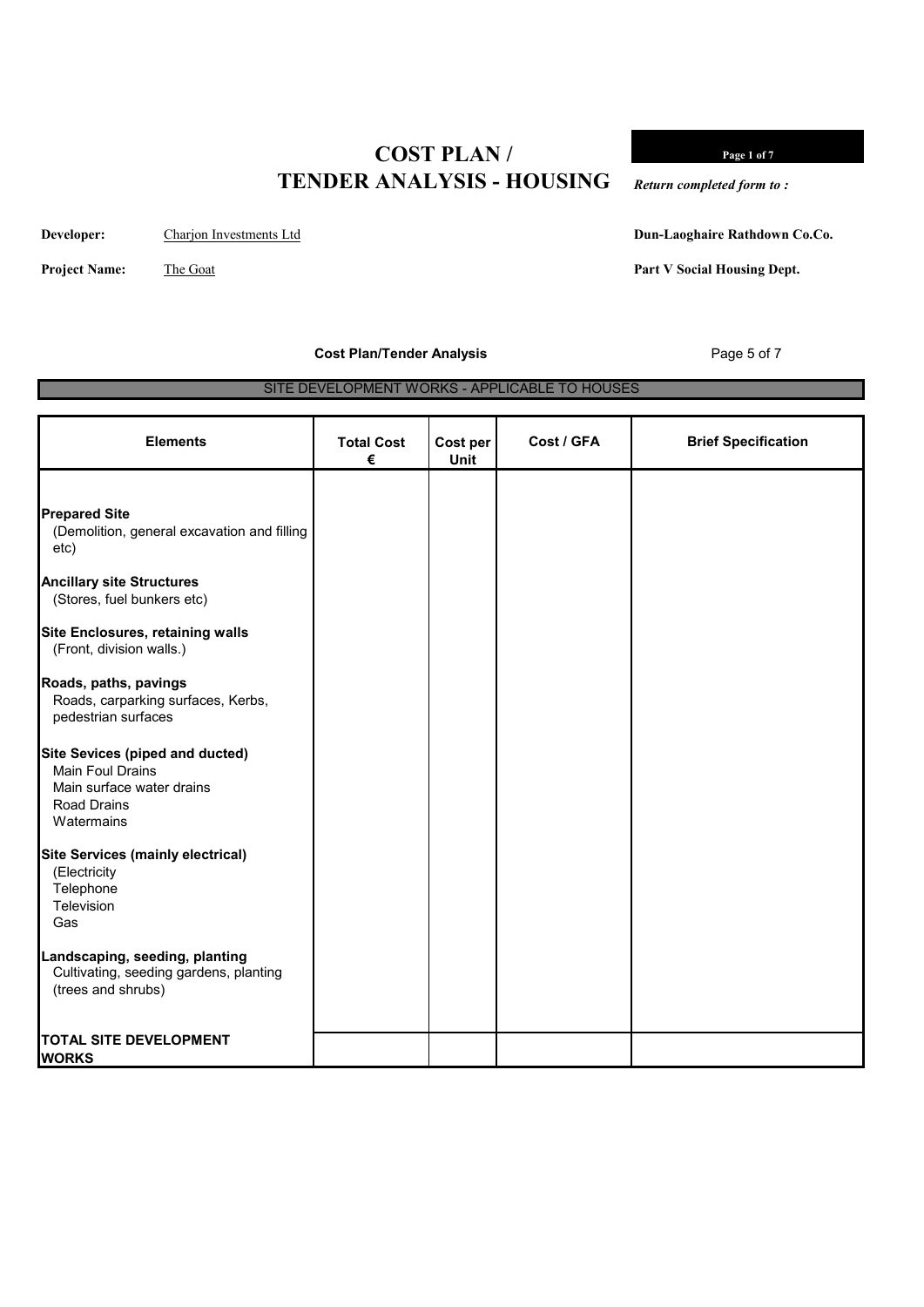**Developer:** Charjon Investments Ltd

**Project Name:** The Goat

**Page 1 of 7**

*Return completed form to :*

**Dun-Laoghaire Rathdown Co.Co.**

**Part V Social Housing Dept.**

**Cost Plan** Page 6 of 7

| OUJL LIGHT           |                                       |                         |            | $1$ agu 0 01 7             |
|----------------------|---------------------------------------|-------------------------|------------|----------------------------|
|                      | ABNORMAL COSTS - APPLICABLE TO HOUSES |                         |            |                            |
|                      |                                       |                         |            |                            |
|                      | Total Cost €                          | Cost per<br><u>Unit</u> | Cost / GFA | <b>Brief Specification</b> |
|                      |                                       |                         |            |                            |
|                      |                                       |                         |            |                            |
|                      |                                       |                         |            |                            |
|                      |                                       |                         |            |                            |
|                      |                                       |                         |            |                            |
|                      |                                       |                         |            |                            |
|                      |                                       |                         |            |                            |
|                      |                                       |                         |            |                            |
|                      |                                       |                         |            |                            |
|                      |                                       |                         |            |                            |
|                      |                                       |                         |            |                            |
|                      |                                       |                         |            |                            |
|                      |                                       |                         |            |                            |
|                      |                                       |                         |            |                            |
| TOTAL ABNORMAL COSTS |                                       |                         |            |                            |
|                      |                                       |                         |            |                            |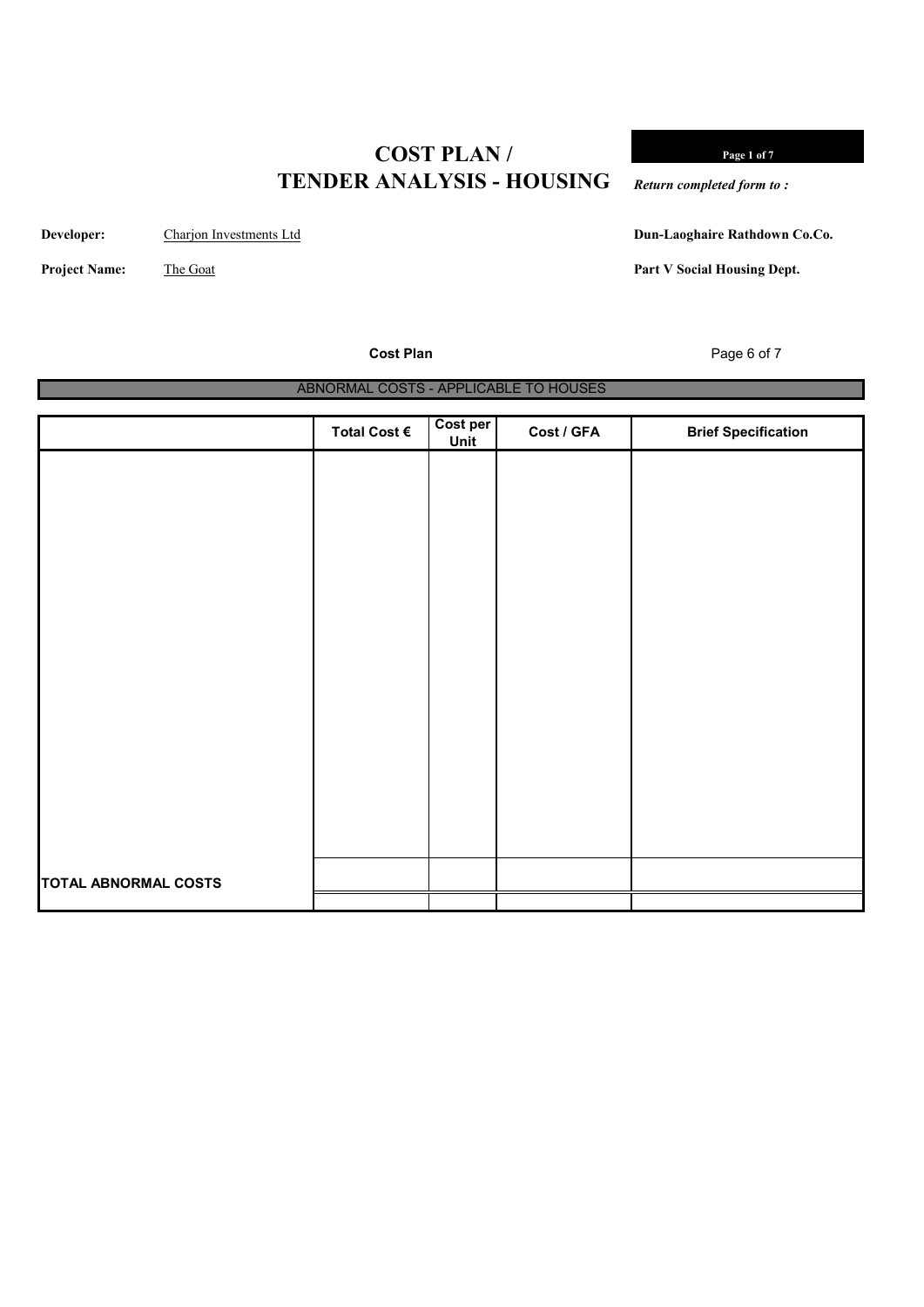**Developer:** Charjon Investments Ltd

**Project Name:** The Goat

**Cost Plan**

**Page 1 of 7**

*Return completed form to :*

**Dun-Laoghaire Rathdown Co.Co.**

Page 7 of 7

**Part V Social Housing Dept.**

INDIRECT PROJECT COSTS

|                                                           | Total Cost € | Cost per<br><b>Unit</b> | Cost / GFA | <b>Brief Specification</b> |
|-----------------------------------------------------------|--------------|-------------------------|------------|----------------------------|
| <b>General Preliminaries</b><br>General preliminary costs |              |                         |            |                            |
| <b>Insurances</b><br>Insurances                           |              |                         |            |                            |
| <b>Bond</b><br>Provision of Bond                          |              |                         |            |                            |
|                                                           |              |                         |            |                            |
|                                                           |              |                         |            |                            |
|                                                           |              |                         |            |                            |
| <b>TOTAL INDIRECT PROJECT</b><br><b>COSTS</b>             |              |                         |            |                            |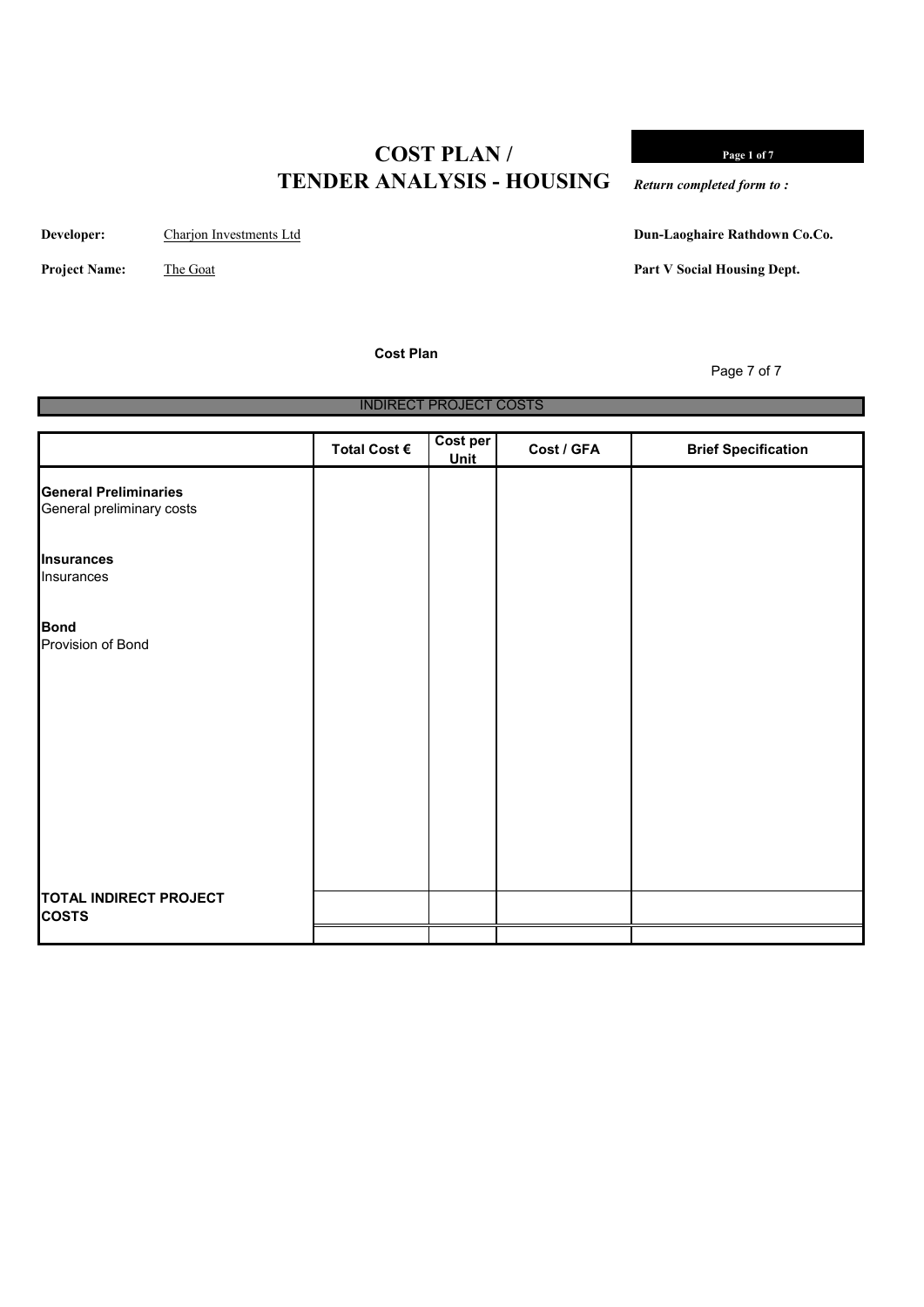| <b>Name of Development:</b>     | <b>The Goat</b>                |                                                          |    |  |  |  |  |
|---------------------------------|--------------------------------|----------------------------------------------------------|----|--|--|--|--|
| <b>Name of Developer:</b>       | <b>Charjon Investments Ltd</b> |                                                          |    |  |  |  |  |
| <b>Name of Cost Consultant:</b> |                                | <b>Kerrigan Sheannon Newman Construction Consultants</b> |    |  |  |  |  |
| <b>Total Number of Units:</b>   | 299                            | <b>Number of Social Units:</b>                           | 30 |  |  |  |  |

### **Apartment Construction Cost Summary <b>Date :** 02/02/2021

| <b>Apartments Costs</b>                   | <b>Total Cost</b> | Avg. Cost Per Unit |
|-------------------------------------------|-------------------|--------------------|
| Basement                                  | 14,935,141.89     | 497,838.06         |
| <b>Substructures</b>                      | 0.00              | 0.00               |
| Superstructures                           | 58,298,666.79     | 1,943,288.89       |
| <b>External Works</b>                     | 0.00              | 0.00               |
| Site Development Works                    | 4,150,815.44      | 138,360.51         |
| Abnormal Works                            | 10,995,563.59     | 366,518.79         |
| Preliminaries<br>14.76%                   | 13,044,915.71     | 434,830.52         |
| €<br><b>Sub Total</b>                     | 101,425,103.41    | 3,380,836.78       |
| <b>Value Added Tax</b><br>€               | 13,692,388.96     | 456,412.97         |
| <b>Cost of Construction</b><br>$\epsilon$ | 115, 117, 492. 37 | 3,837,249.75       |

| <b>Apartments Costs</b>        | <b>Social Units</b> |
|--------------------------------|---------------------|
| All figures to include V.A.T.  |                     |
| Total Floor Area m2            | 29,034.60           |
| Cost per m2 of floor area      | €3,964.84           |
| Cost of superstructures per m2 | €2,278.97           |
| No. of Apartments              | 299.00              |
| Cost per Apartment             | €385,008.34         |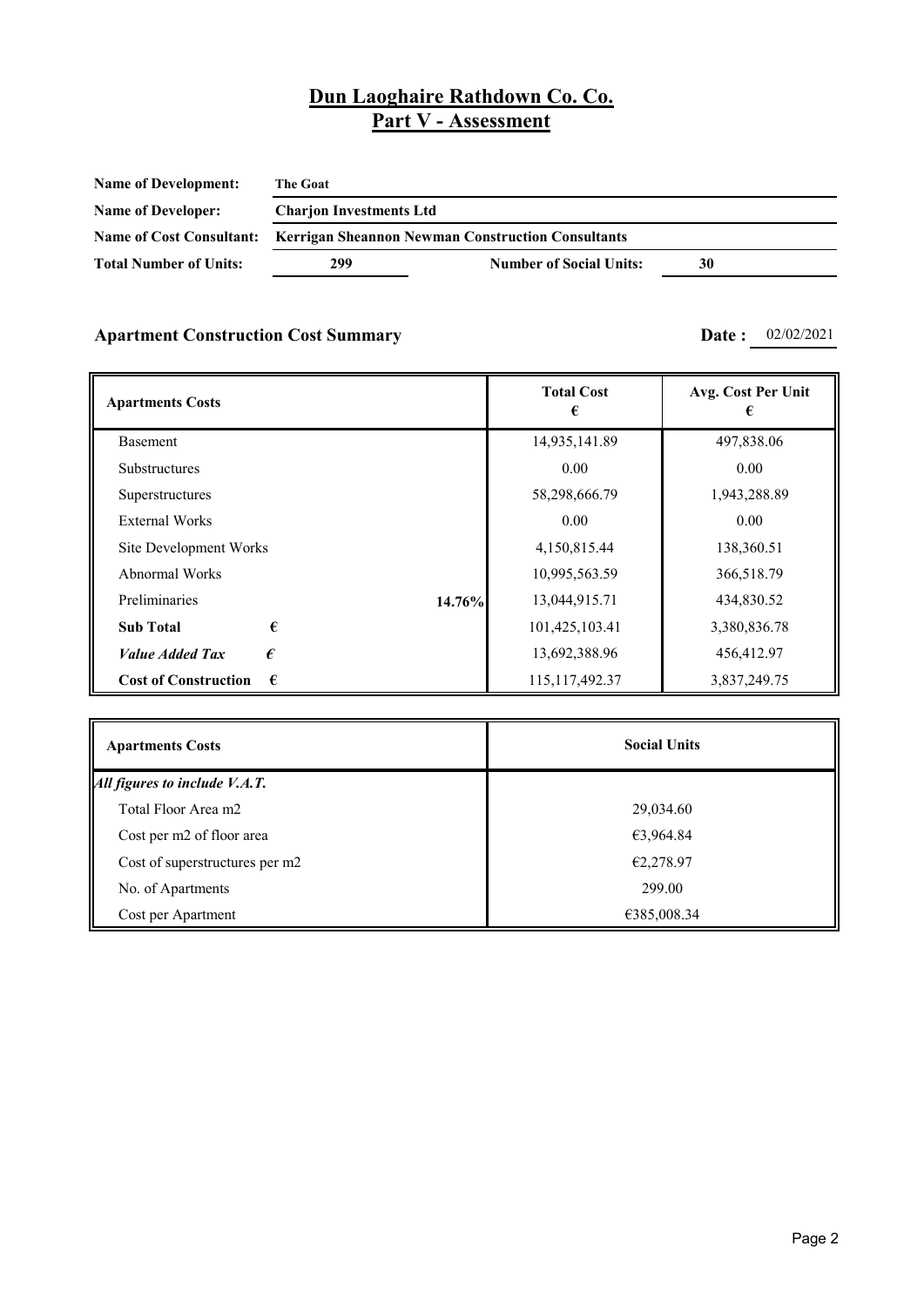#### **Elemental Analysis - All figures to exclude Value Added Tax Date :** 02/02/2021

Project: The Goat

**Basement Gross Floor Area:** 15,316.00 **Total Nr of Apartments:** 299.00

| <b>Basement</b>                                                                                                                                                                                                                                                                                                                                                                                          | <b>Total Cost</b><br>$\pmb{\epsilon}$ | Cost/M2<br>€ | Avg. Cost<br>Per Unit<br>$\pmb{\epsilon}$ |
|----------------------------------------------------------------------------------------------------------------------------------------------------------------------------------------------------------------------------------------------------------------------------------------------------------------------------------------------------------------------------------------------------------|---------------------------------------|--------------|-------------------------------------------|
| <b>Apartments - Block 01 - 06</b>                                                                                                                                                                                                                                                                                                                                                                        |                                       |              |                                           |
| Basement Works below Ground Floor including:<br>$(- -)$                                                                                                                                                                                                                                                                                                                                                  | 14,935,142                            | 975.13       | 49,950.31                                 |
| <b>Retaining Walls</b><br>Foundations<br>Substructure walls<br>Filling<br>Ground floor slab<br>Concrete Frame<br>Podium Slab<br>Internal Walls<br><b>Stairs</b><br><b>External Wall Completions</b><br>Internal Wall Completions<br>Floor Completions<br>Stair & Ramp Completions<br>Finishes Generally<br>Services (Piped & Ducted)<br>Services (Mainly Electrical)<br>Fittings and Furniture Generally |                                       |              |                                           |
| Amount for Substructures $\epsilon$                                                                                                                                                                                                                                                                                                                                                                      | 14,935,142                            | 975.13       | 49,950.31                                 |
| <b>Forward to Apartment Summary Sheet</b>                                                                                                                                                                                                                                                                                                                                                                |                                       |              |                                           |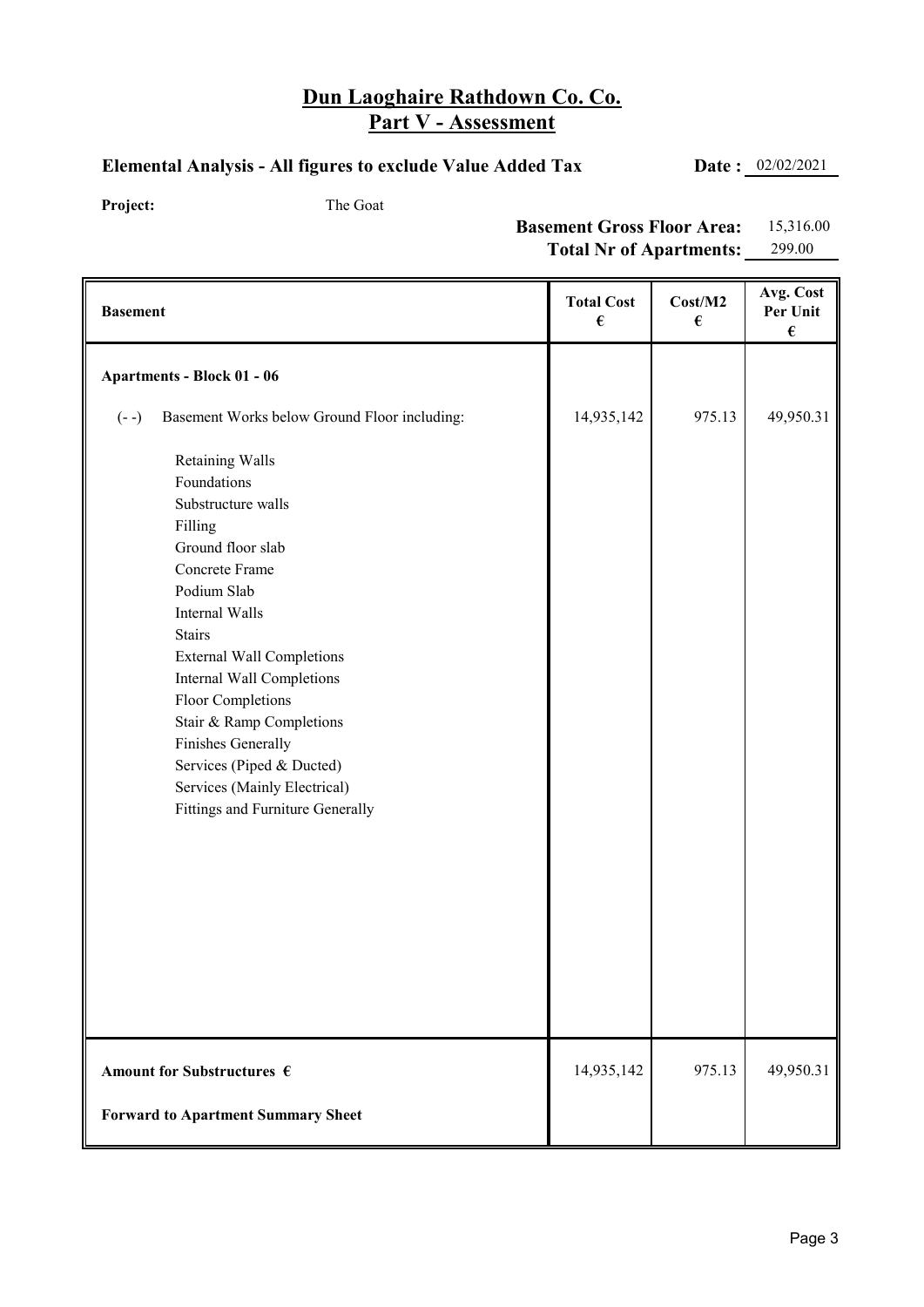#### **Elemental Analysis - All figures to exclude Value Added Tax Date :** 02/02/2021

Project: The Goat

**Apartments Gross Floor Area:** 29,034.60 Total Nr of Apartments: 299.00

| <b>Substructures - Applicable to Apartments</b>                                                      | <b>Total Cost</b><br>$\pmb{\epsilon}$ | Cost/M2<br>$\pmb{\epsilon}$ | Avg. Cost<br>Per Unit<br>$\pmb{\epsilon}$ |
|------------------------------------------------------------------------------------------------------|---------------------------------------|-----------------------------|-------------------------------------------|
| Apartments - Block 01 - 06                                                                           |                                       |                             |                                           |
| Substructures including<br>(19)<br>Foundations<br>Substructure walls<br>Filling<br>Ground floor slab |                                       |                             |                                           |
| Amount for Substructures $\epsilon$                                                                  |                                       |                             |                                           |
| <b>Forward to Apartment Summary Sheet</b>                                                            |                                       |                             |                                           |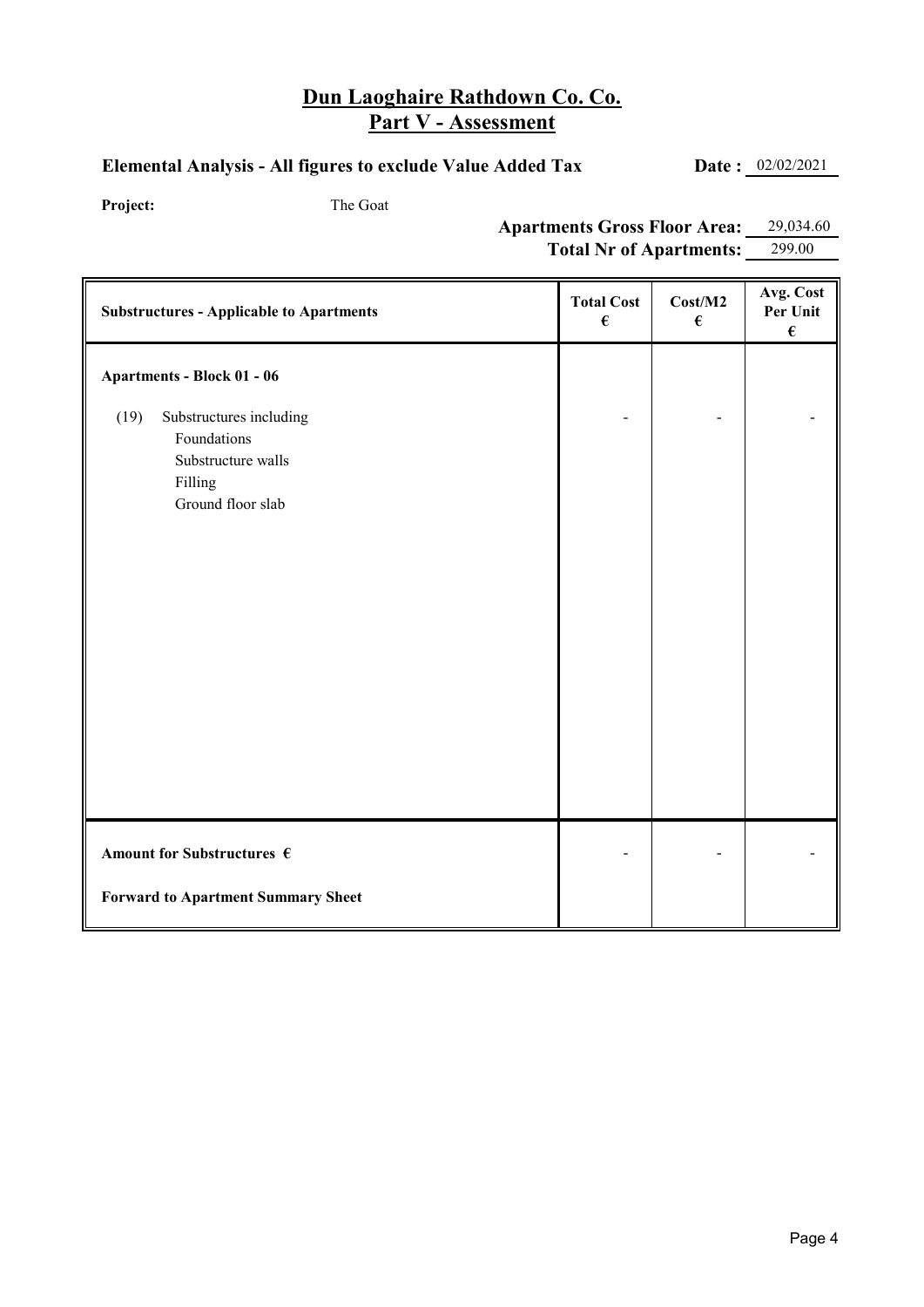#### Elemental Analysis - All figures to exclude Value Added Tax **Date :** 02/02/2021

Project: The Goat

**Apartments - Block 01 Gross Floor Area:** 10168.40 **Total Nr of Apartments Block 01:** 112.00

|      | <b>Superstructures - Elemental Breakdown</b> | <b>Total Cost</b><br>€ | Cost/M2<br>€ | Avg. Cost Per<br>Unit<br>$\pmb{\epsilon}$ |
|------|----------------------------------------------|------------------------|--------------|-------------------------------------------|
|      | <b>Apartments - Block 01</b>                 |                        |              |                                           |
| (21) | <b>External Walls</b>                        | 2,420,119.43           | 238.00       | 21,608.21                                 |
| (22) | Internal Walls, Partitions                   | 1,455,489.21           | 143.14       | 12,995.44                                 |
| (23) | <b>Upper Floors</b>                          | 1,032,129.21           | 101.50       | 9,215.44                                  |
| (24) | Stairs, Ramps                                | 92,490.32              | 9.10         | 825.81                                    |
| (27) | Roofs                                        | 248,069.22             | 24.40        | 2,214.90                                  |
| (28) | Frames                                       | 460,995.64             | 45.34        | 4,116.03                                  |
| (31) | <b>External Walls Completion</b>             | 1,313,181.51           | 129.14       | 11,724.83                                 |
| (32) | Internal Walls Completion                    | 779,425.59             | 76.65        | 6,959.16                                  |
| (33) | Floors, Galleries Completion                 | 221,185.40             | 21.75        | 1,974.87                                  |
| (34) | <b>Stair Completion</b>                      | 86,128.41              | 8.47         | 769.00                                    |
| (37) | Roof: Completion                             | 162,790.40             | 16.01        | 1,453.49                                  |
| (38) | Balcony Completions & Finishes               | 850,436.91             | 83.64        | 7,593.19                                  |
| (41) | Wall Finishes Externally                     | 399,275.05             | 39.27        | 3,564.96                                  |
| (42) | Wall Finishes Internally                     | 758,644.13             | 74.61        | 6,773.61                                  |
| (43) | Floor Finishes                               | 828,147.70             | 81.44        | 7,394.18                                  |
| (44) | <b>Stair Finishes</b>                        | 119,976.01             | 11.80        | 1,071.21                                  |
| (45) | Ceiling Finishes                             | 420,737.58             | 41.38        | 3,756.59                                  |
| (47) | Roof Finishes                                | 377,703.35             | 37.14        | 3,372.35                                  |
| (50) | Mechanical Services                          | 3,724,863.42           | 366.32       | 33,257.71                                 |
| (52) | Drainage & Refuse Disposal                   | 61,606.12              | 6.06         | 550.05                                    |
| (60) | <b>Electrical Installation</b>               | 1,875,138.27           | 184.41       | 16,742.31                                 |
| (66) | <b>Transport Installation</b>                | 300,173.28             | 29.52        | 2,680.12                                  |
| (71) | Display, Circulation Fittings                | 31,653.24              | 3.11         | 282.62                                    |
| (73) | Cullinary Fittings (Excl. White Goods)       | 1,012,827.17           | 99.61        | 9,043.10                                  |
| (74) | <b>Sanitary Fittings</b>                     | 1,120,183.83           | 110.16       | 10,001.64                                 |
| (76) | Storage, Screening Fittings                  | 263,792.68             | 25.94        | 2,355.29                                  |
|      | <b>Amount for Apartment Block 01</b><br>€    | 20,417,163.09          | 2,704.69     | 258,445.10                                |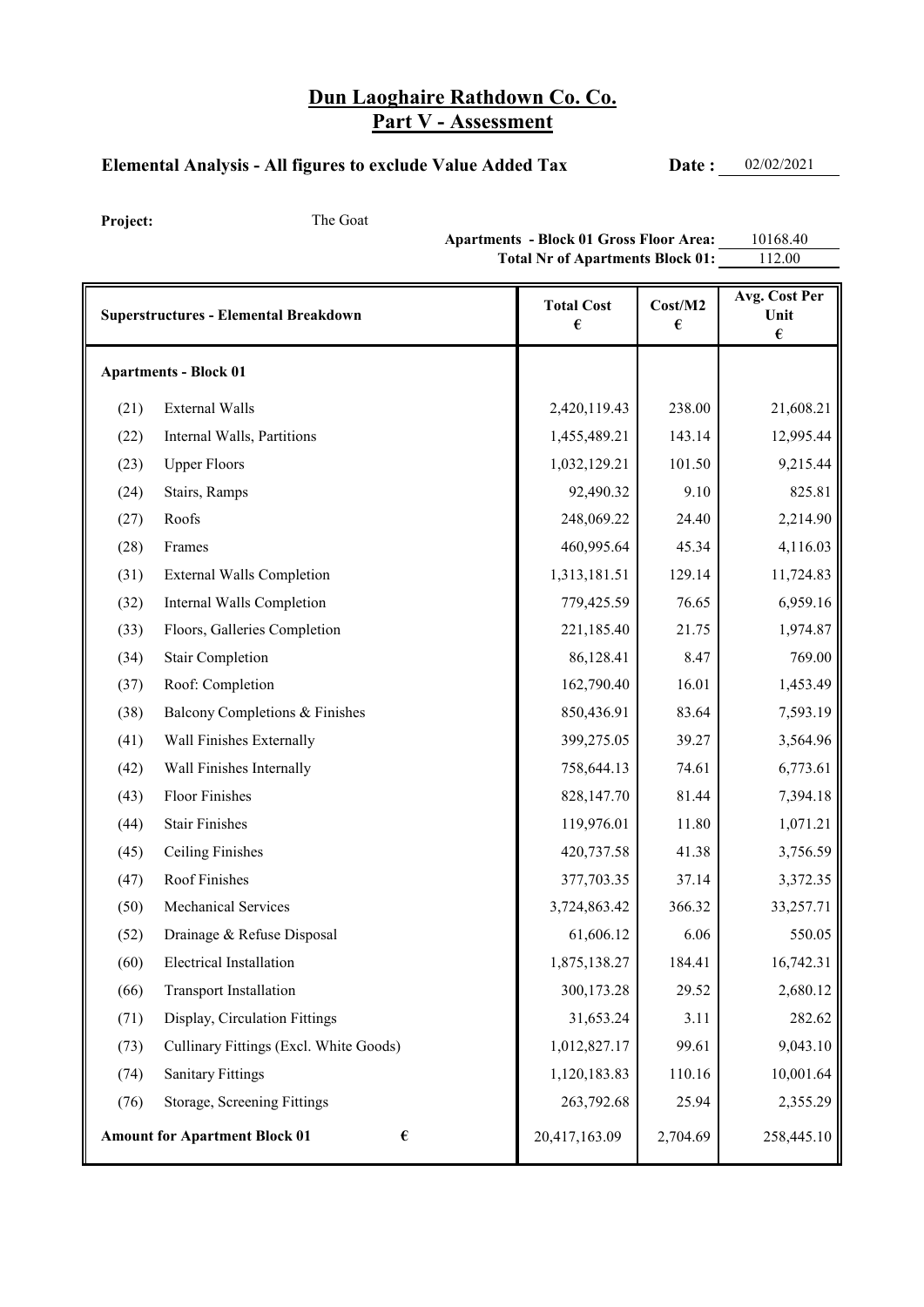#### Elemental Analysis - All figures to exclude Value Added Tax **Date :** 02/02/2021

Project: The Goat

Apartments - Block 02 Gross Floor Area: 7548.80 Total Nr of Apartments Block 02: 79.00

|      | <b>Superstructures - Elemental Breakdown</b>                       | <b>Total Cost</b><br>€ | Cost/M2<br>€ | Avg. Cost Per<br>Unit<br>$\pmb{\epsilon}$ |
|------|--------------------------------------------------------------------|------------------------|--------------|-------------------------------------------|
|      | <b>Apartments - Block 02</b>                                       |                        |              |                                           |
| (19) | Substructure                                                       | 1,796,644.27           | 238.00       | 22,742.33                                 |
| (21) | <b>External Walls</b>                                              | 1,080,523.68           | 143.14       | 13,677.51                                 |
| (22) | Internal Walls, Partitions                                         | 766,230.38             | 101.50       | 9,699.12                                  |
| (23) | <b>Upper Floors</b>                                                | 68,662.81              | 9.10         | 869.15                                    |
| (24) | Stairs, Ramps                                                      | 184,161.22             | 24.40        | 2,331.15                                  |
| (27) | Roofs                                                              | 342,233.19             | 45.34        | 4,332.07                                  |
| (28) | Frames                                                             | 974,877.52             | 129.14       | 12,340.22                                 |
| (31) | <b>External Walls Completion</b>                                   | 578,628.68             | 76.65        | 7,324.41                                  |
| (32) | Internal Walls Completion                                          | 164,203.25             | 21.75        | 2,078.52                                  |
| (33) | Floors, Galleries Completion                                       | 63,939.87              | 8.47         | 809.37                                    |
|      | <b>Stair Completion</b>                                            | 120,852.07             | 16.01        | 1,529.77                                  |
| (34) |                                                                    |                        |              |                                           |
| (37) | Roof: Completion                                                   | 631,345.95             | 83.64        | 7,991.72                                  |
| (37) | Balcony Completions & Finishes                                     | 296,413.15             | 39.27        | 3,752.07                                  |
| (41) | Wall Finishes Externally                                           | 563,200.97             | 74.61        | 7,129.13                                  |
| (42) | Wall Finishes Internally                                           | 614,798.92             | 81.44        | 7,782.26                                  |
| (43) | Floor Finishes                                                     | 89,067.59              | 11.80        | 1,127.44                                  |
| (44) | <b>Stair Finishes</b>                                              | 312,346.47             | 41.38        | 3,953.75                                  |
| (45) | <b>Ceiling Finishes</b>                                            | 280,398.79             | 37.14        | 3,549.35                                  |
| (47) | Roof Finishes                                                      | 2,765,257.95           | 366.32       | 35,003.27                                 |
| (50) | <b>Mechanical Services</b>                                         | 45,735.05              | 6.06         | 578.92                                    |
| (52) | Drainage & Refuse Disposal                                         | 1,392,062.06           | 184.41       | 17,621.04                                 |
| (60) | <b>Electrical Installation</b>                                     | 222,842.14             | 29.52        | 2,820.79                                  |
| (66) | <b>Transport Installation</b>                                      | 23,498.68              | 3.11         | 297.45                                    |
| (71) | Display, Circulation Fittings                                      | 751,900.96             | 99.61        | 9,517.73                                  |
| (73) | Cullinary Fittings (Excl. White Goods)<br><b>Sanitary Fittings</b> | 831,600.22             | 110.16       | 10,526.59                                 |
| (74) | Storage, Screening Fittings                                        | 195,833.97             | 25.94        | 2,478.91                                  |
| (76) |                                                                    |                        |              |                                           |
|      | <b>Amount for Apartment Block 02</b><br>€                          | 15,157,259.82          | 2,007.90     | 191,864.05                                |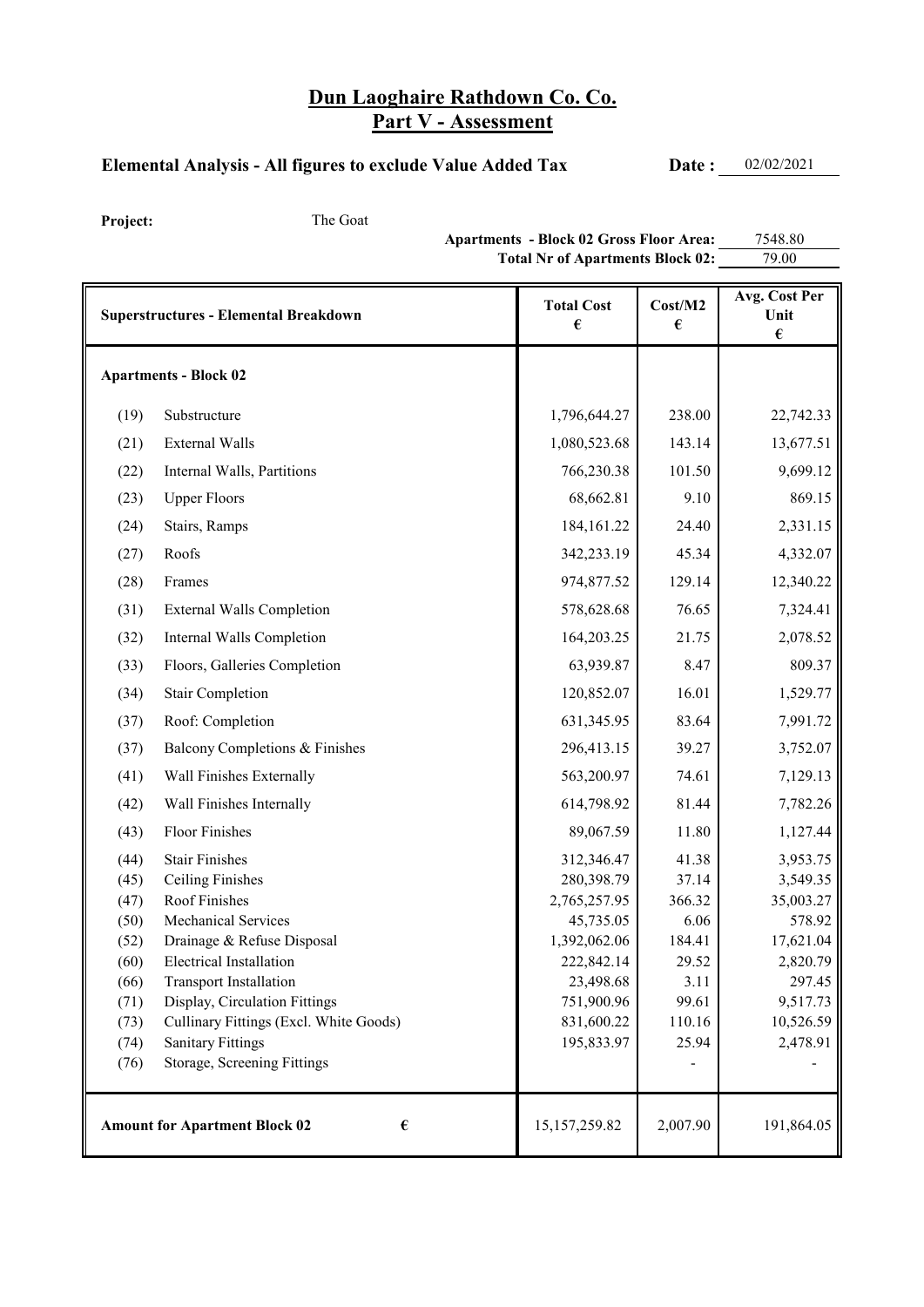### Elemental Analysis - All figures to exclude Value Added Tax **Date :** 02/02/2021

Project: The Goat

**Apartments - Block 03 Gross Floor Area:** 6624.00<br>Total Nr of Apartments Block 03: 64.00 Total Nr of Apartments Block 03:

|      | <b>Superstructures - Elemental Breakdown</b>             | <b>Total Cost</b><br>€ | Cost/M2<br>€ | Avg. Cost Per<br>Unit<br>$\pmb{\epsilon}$ |
|------|----------------------------------------------------------|------------------------|--------------|-------------------------------------------|
|      | <b>Apartments - Block 03</b>                             |                        |              |                                           |
| (21) | <b>External Walls</b>                                    | 1,576,538.21           | 155.04       | 14,076.23                                 |
| (22) | Internal Walls, Partitions                               | 948,149.22             | 93.24        | 8,465.62                                  |
| (23) | <b>Upper Floors</b>                                      | 672,359.85             | 66.12        | 6,003.21                                  |
| (24) | Stairs, Ramps                                            | 60,250.96              | 5.93         | 537.96                                    |
| (27) | Roofs                                                    | 161,599.71             | 15.89        | 1,442.85                                  |
| (28) | Frames                                                   | 300,306.36             | 29.53        | 2,681.31                                  |
| (31) | <b>External Walls Completion</b>                         | 855,445.73             | 84.13        | 7,637.91                                  |
| (32) | Internal Walls Completion                                | 507,741.15             | 49.93        | 4,533.40                                  |
| (33) | Floors, Galleries Completion                             | 144,086.79             | 14.17        | 1,286.49                                  |
| (34) | <b>Stair Completion</b>                                  | 56,106.63              | 5.52         | 500.95                                    |
| (37) | Roof: Completion                                         | 106,046.54             | 10.43        | 946.84                                    |
| (37) | Balcony Completions & Finishes                           | 554,000.05             | 54.48        | 4,946.43                                  |
| (41) | Wall Finishes Externally                                 | 260,099.71             | 25.58        | 2,322.32                                  |
| (42) | Wall Finishes Internally                                 | 494,203.48             | 48.60        | 4,412.53                                  |
| (43) | <b>Floor Finishes</b>                                    | 539,480.19             | 53.05        | 4,816.79                                  |
| (44) | <b>Stair Finishes</b>                                    | 78,155.96              | 7.69         | 697.82                                    |
| (45) | Ceiling Finishes                                         | 274,081.05             | 26.95        | 2,447.15                                  |
| (47) | Roof Finishes                                            | 246,047.26             | 24.20        | 2,196.85                                  |
| (50) | <b>Mechanical Services</b>                               | 2,426,487.48           | 238.63       | 21,665.07                                 |
| (52) | Drainage & Refuse Disposal                               | 40,132.07              | 3.95         | 358.32                                    |
| (60) | <b>Electrical Installation</b>                           | 1,221,521.18           | 120.13       | 10,906.44                                 |
| (66) | <b>Transport Installation</b>                            | 195,541.85             | 19.23        | 1,745.91                                  |
| (71) | Display, Circulation Fittings                            | 20,619.87              | 2.03         | 184.11                                    |
| (73) | Cullinary Fittings (Excl. White Goods)                   | 659,785.92             | 64.89        | 5,890.95                                  |
| (74) | <b>Sanitary Fittings</b>                                 | 729,721.27             | 71.76        | 6,515.37                                  |
| (76) | Storage, Screening Fittings                              | 171,842.44             | 16.90        | 1,534.31                                  |
|      |                                                          |                        |              |                                           |
|      | <b>Amount for Apartment Block 03</b><br>$\pmb{\epsilon}$ | 13,300,350.92          | 1,308.01     | 118,753.13                                |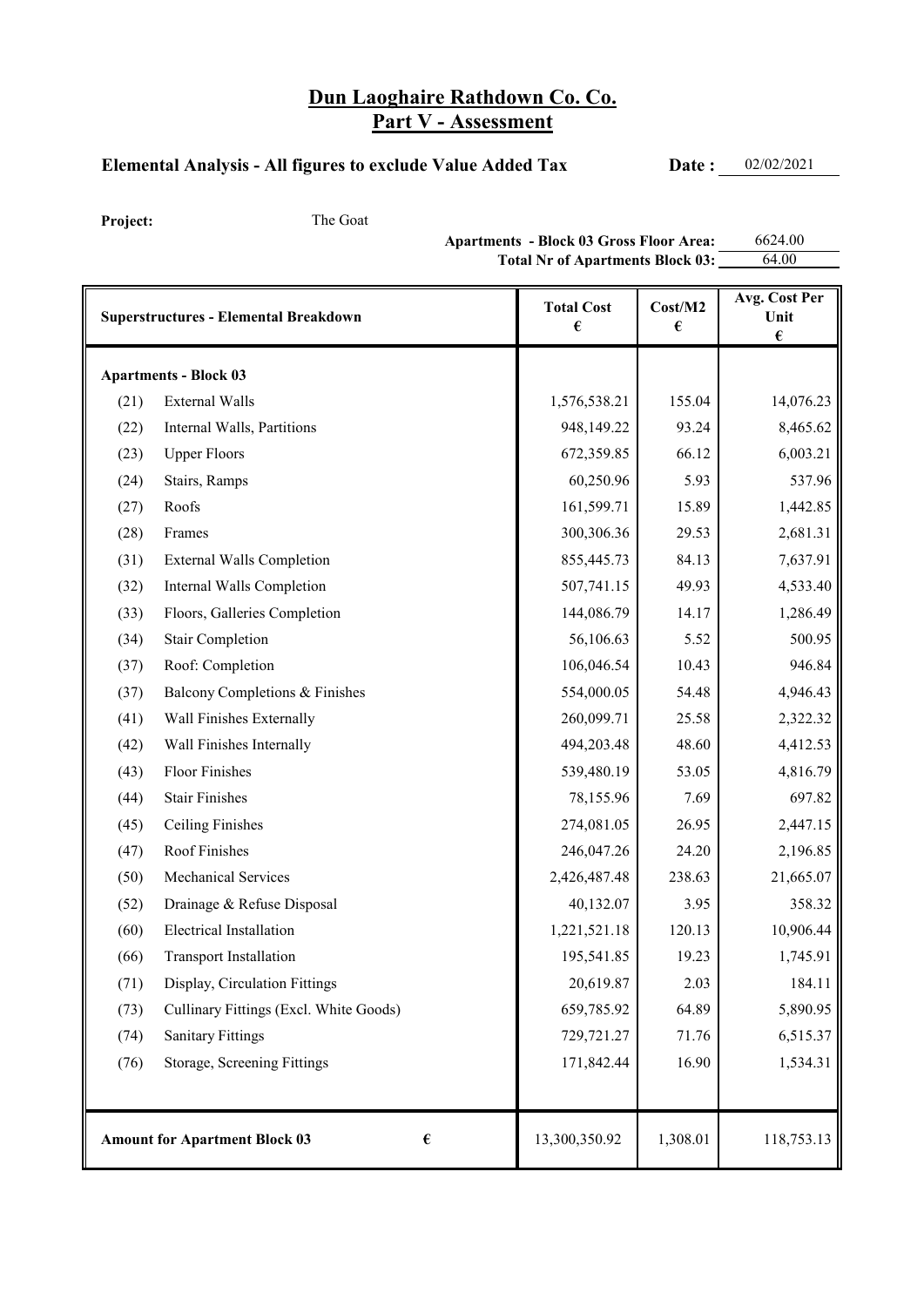#### Elemental Analysis - All figures to exclude Value Added Tax **Date :** 02/02/2021

Project: The Goat

Apartments - Block 04 Gross Floor Area: 4693.40 Total Nr of Apartments Block 04:  $\frac{44.00}{\sqrt{10}}$ 

|              | <b>Superstructures - Elemental Breakdown</b>                                                                                                              | <b>Total Cost</b><br>€   | Cost/M2<br>€   | Avg. Cost Per<br>Unit<br>$\pmb{\epsilon}$ |
|--------------|-----------------------------------------------------------------------------------------------------------------------------------------------------------|--------------------------|----------------|-------------------------------------------|
|              | <b>Apartments - Block 04</b>                                                                                                                              |                          |                |                                           |
| (21)         | <b>External Walls</b>                                                                                                                                     | 1,117,047.77             | 109.85         | 9,973.64                                  |
| (22)         | Internal Walls, Partitions                                                                                                                                | 671,806.09               | 66.07          | 5,998.27                                  |
| (23)         | <b>Upper Floors</b>                                                                                                                                       | 476,397.00               | 46.85          | 4,253.54                                  |
| (24)         | Stairs, Ramps                                                                                                                                             | 42,690.50                | 4.20           | 381.17                                    |
| (27)         | Roofs                                                                                                                                                     | 114,500.62               | 11.26          | 1,022.33                                  |
| (28)<br>(31) | Frames<br><b>External Walls Completion</b>                                                                                                                | 212,780.47<br>606,121.53 | 20.93<br>59.61 | 1,899.83<br>5,411.80                      |
| (32)         | Internal Walls Completion                                                                                                                                 | 359,757.29               | 35.38          | 3,212.12                                  |
| (33)         | Floors, Galleries Completion                                                                                                                              | 102,091.93               | 10.04          | 911.54                                    |
| (34)         | <b>Stair Completion</b>                                                                                                                                   | 39,754.05                | 3.91           | 354.95                                    |
| (37)         | Roof: Completion                                                                                                                                          | 75,138.71                | 7.39           | 670.88                                    |
| (37)         | Balcony Completions & Finishes                                                                                                                            | 392,533.79               | 38.60          | 3,504.77                                  |
| (41)         | Wall Finishes Externally                                                                                                                                  | 184,292.27               | 18.12          | 1,645.47                                  |
| (42)         | Wall Finishes Internally                                                                                                                                  | 350,165.25               | 34.44          | 3,126.48                                  |
| (43)         | Floor Finishes                                                                                                                                            | 382,245.82               | 37.59          | 3,412.91                                  |
| (44)         | <b>Stair Finishes</b>                                                                                                                                     | 55,376.99                | 5.45           | 494.44                                    |
| (45)         | <b>Ceiling Finishes</b>                                                                                                                                   | 194,198.67               | 19.10          | 1,733.92                                  |
| (47)         | Roof Finishes                                                                                                                                             | 174,335.48               | 17.14          | 1,556.57                                  |
| (50)         | <b>Mechanical Services</b>                                                                                                                                | 1,719,274.81             | 169.08         | 15,350.67                                 |
| (52)         | Drainage & Refuse Disposal                                                                                                                                | 28,435.36                | 2.80           | 253.89                                    |
| (60)         | <b>Electrical Installation</b>                                                                                                                            | 865,502.34               | 85.12          | 7,727.70                                  |
| (66)         | <b>Transport Installation</b>                                                                                                                             | 138,550.14               | 13.63          | 1,237.05                                  |
| (71)         | Display, Circulation Fittings                                                                                                                             | 14,610.10                | 1.44           | 130.45                                    |
| (73)         | Cullinary Fittings (Excl. White Goods)                                                                                                                    | 467,487.81               | 45.97          | 4,174.00                                  |
| (74)         | <b>Sanitary Fittings</b>                                                                                                                                  | 517,040.13               | 50.85          | 4,616.43                                  |
| (76)         | Storage, Screening Fittings                                                                                                                               | 121,758.05               | 11.97          | 1,087.13                                  |
|              | <b>Amount for Apartment Block 04</b><br>€                                                                                                                 | 9,423,892.97             | 926.78         | 84,141.90                                 |
|              |                                                                                                                                                           |                          |                |                                           |
|              | <b>Total Amount for Apartment Superstructures</b><br>*Expand as Necessary to Indentify any additional Blocks<br><b>Forward to Apartment Summary Sheet</b> | 58,298,666.79            | 2,007.90       | 194,978.82                                |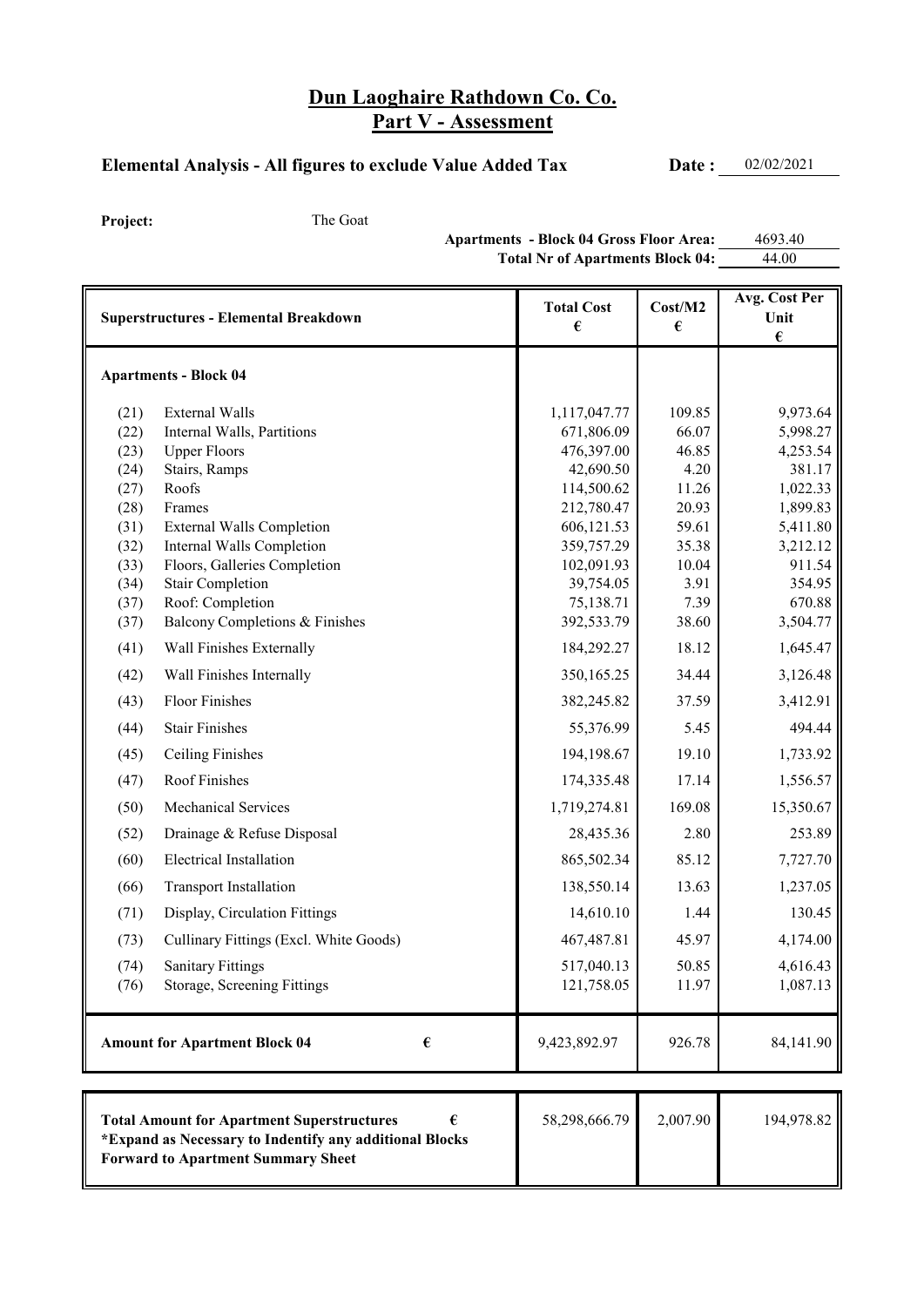#### **Elemental Analysis - All figures to exclude Value Added Tax Date :** 02/02/2021

**Project: The Goat**

**Apartments - Block 01 - 06 Gross Floor Area:** 29034.60 **Total Nr of Apartments Block 01 - 06:** 299.00

|                 | <b>External Works - Applicable to Apartments</b>     | <b>Total Cost</b><br>$\pmb{\epsilon}$ | Cost/M2<br>$\pmb{\epsilon}$ | Avg. Cost Per<br>Unit<br>$\pmb{\epsilon}$ |
|-----------------|------------------------------------------------------|---------------------------------------|-----------------------------|-------------------------------------------|
| ${\bf Element}$ |                                                      |                                       |                             |                                           |
| (10)            | Prepared site                                        |                                       |                             |                                           |
| (20)            | Ancillary site structures                            |                                       |                             |                                           |
| (30)            | Site enclosures, retaining walls                     |                                       |                             |                                           |
| (40)            | Roads, Paths, Pavings                                |                                       |                             |                                           |
| (50)            | Site services, piped and ducted                      |                                       |                             |                                           |
| (60)            | Site services, mainly electrical                     |                                       |                             |                                           |
| (70)            | Site fittings                                        |                                       |                             |                                           |
| (80)            | Landscaping, seeding and planting                    |                                       |                             |                                           |
|                 |                                                      |                                       |                             |                                           |
|                 |                                                      |                                       |                             |                                           |
|                 |                                                      |                                       |                             |                                           |
|                 |                                                      |                                       |                             |                                           |
|                 |                                                      |                                       |                             |                                           |
|                 |                                                      |                                       |                             |                                           |
|                 |                                                      |                                       |                             |                                           |
|                 |                                                      |                                       |                             |                                           |
|                 |                                                      |                                       |                             |                                           |
|                 | <b>Amount for External Works</b><br>$\pmb{\epsilon}$ | $0.00\,$                              | $\boldsymbol{0}$            |                                           |
|                 | <b>Forward to Apartment Summary Sheet</b>            |                                       |                             |                                           |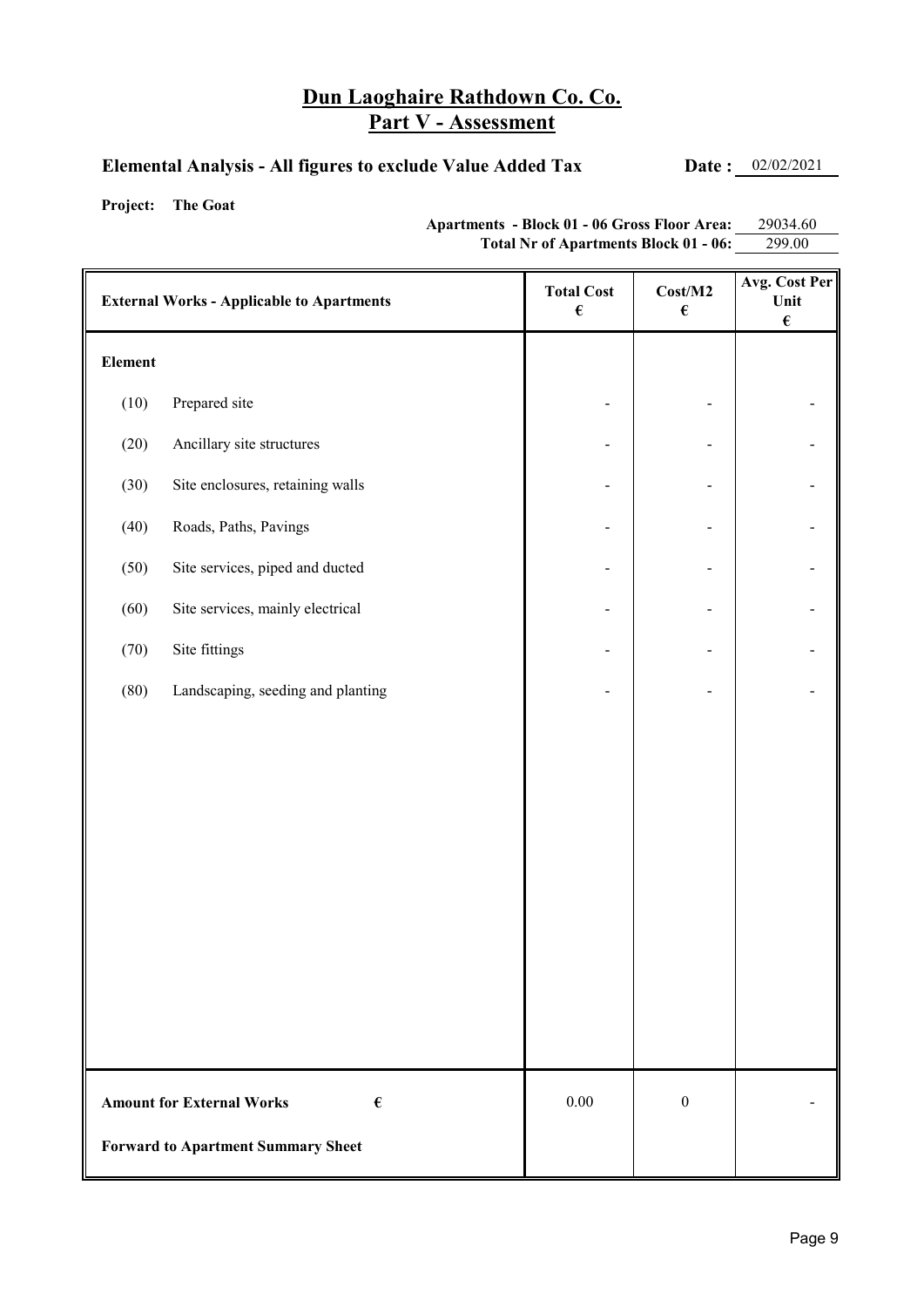#### **Elemental Analysis - All figures to exclude Value Added Tax Date :** 02/02/2021

**Project: The Goat**

| <b>Site Development Works - Applicable to Apartments</b> |                                   | <b>Total Cost</b><br>€ | Cost/M2<br>€ | Avg. Cost<br>Per Unit<br>€ |
|----------------------------------------------------------|-----------------------------------|------------------------|--------------|----------------------------|
| (10)                                                     | Prepared site<br>Site Clearance   | 415,081.54             | 14.30        | 1,388.23                   |
|                                                          | Demolition                        |                        |              |                            |
|                                                          | Excavation                        |                        |              |                            |
|                                                          | Filling                           |                        |              |                            |
| (20)                                                     | Ancillary site structures         | 415,081.54             | 14.30        | 1,388.23                   |
|                                                          | Site Compound                     |                        |              |                            |
|                                                          | Substation                        |                        |              |                            |
| (30)                                                     | Site enclosures, retaining walls  | 622,622.32             | 21.44        | 2,082.35                   |
|                                                          | <b>Site Boundaries</b>            |                        |              |                            |
|                                                          | Screen Walls                      |                        |              |                            |
|                                                          | Front garden divisions            |                        |              |                            |
|                                                          | Rear garden divisions             |                        |              |                            |
| (40)                                                     | Roads, Paths, Pavings             | 1,037,703.86           | 35.74        | 3,470.58                   |
|                                                          | Public paths                      |                        |              |                            |
|                                                          | Paved areas                       |                        |              |                            |
|                                                          | Roads                             |                        |              |                            |
| (50)                                                     | Site services, piped and ducted   | 415,081.54             | 14.30        | 1,388.23                   |
|                                                          | Foul drains                       |                        |              |                            |
|                                                          | Surface water drains              |                        |              |                            |
|                                                          | Watermains                        |                        |              |                            |
|                                                          | Gas mains                         |                        |              |                            |
| (60)                                                     | Site services, mainly electrical  | 415,081.54             | 14.30        | 1,388.23                   |
|                                                          | Electricity                       |                        |              |                            |
|                                                          | Telephone                         |                        |              |                            |
|                                                          | Television                        |                        |              |                            |
|                                                          | Public lighting                   |                        |              |                            |
| (80)                                                     | Landscaping, seeding and planting | 830,163.09             | 28.59        | 2,776.47                   |
|                                                          | Open spaces - Fill soil and seed  |                        |              |                            |
|                                                          | Planting                          |                        |              |                            |
|                                                          |                                   |                        |              |                            |
| Amount for Site Development Works $\epsilon$             |                                   | 4,150,815.44           | 142.96       | 13,882.33                  |
| <b>Forward to Apartment Summary Sheet</b>                |                                   |                        |              |                            |

**Apartments - Block 01 - 06 Gross Floor Area:** 29034.60 **Total Nr of Apartments Block 01 - 06:** 299.00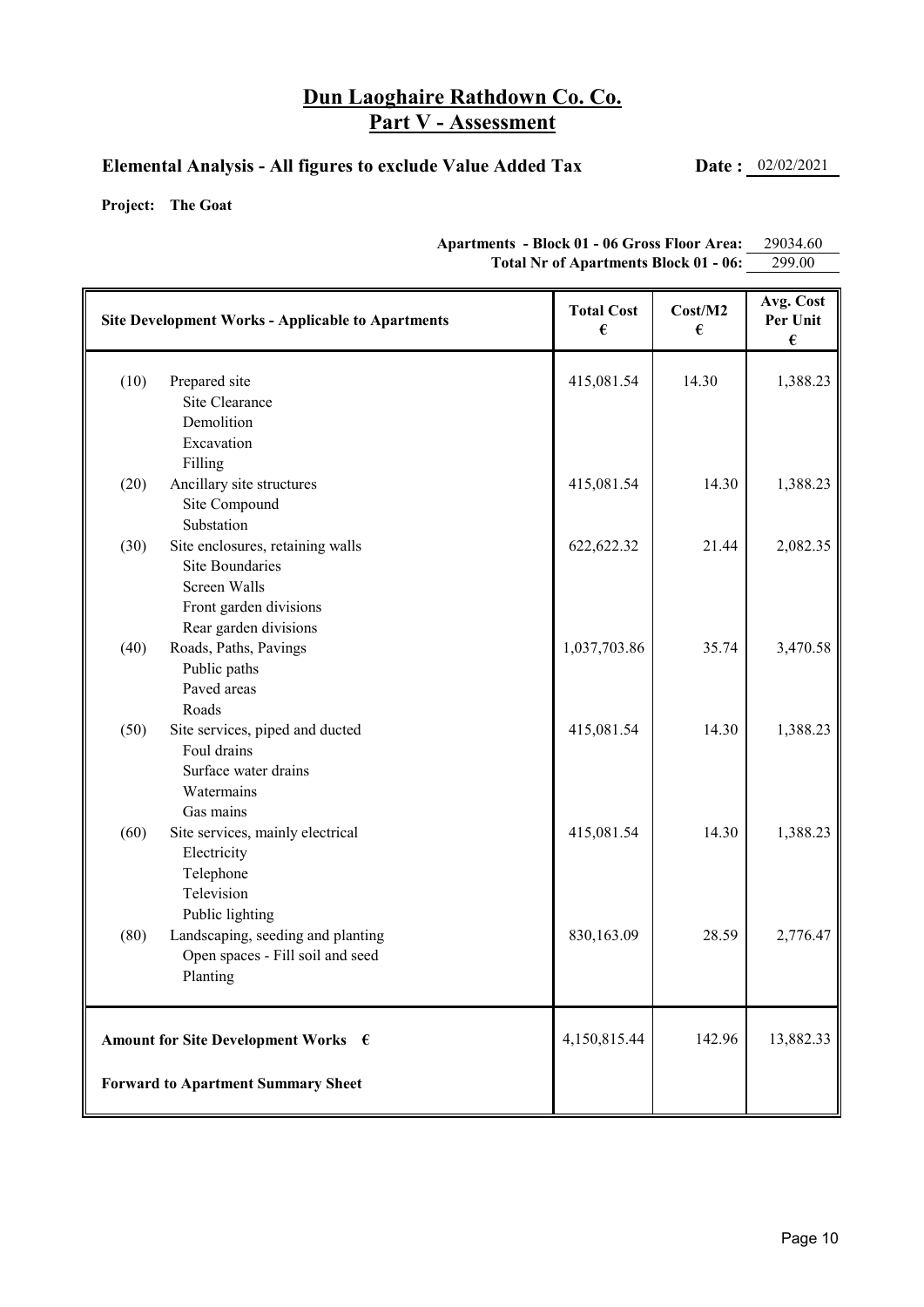#### **Elemental Analysis - All figures to exclude Value Added Tax Date :** 02/02/2021

**Project: The Goat**

**Apartments - Block 01 - 06 Gross Floor Area:** 29034.60 **Total Nr of Apartments Block 01 - 06:** 299.00

| <b>Abnormal Works - Applicable to Apartments</b>     | <b>Total Cost</b><br>$\pmb{\epsilon}$ | Cost/M2<br>$\pmb{\epsilon}$ | Avg. Cost Per<br>Unit<br>$\pmb{\epsilon}$ |
|------------------------------------------------------|---------------------------------------|-----------------------------|-------------------------------------------|
| ${\bf Element}$                                      |                                       |                             |                                           |
| 22nr Room Hotel                                      | 8,027,236                             | 276.47                      | 26,846.94                                 |
| Alteration Work to the Existing Pub Development      | 845,317.18                            | 29.11                       | 2,827.15                                  |
| <b>Sheel and Core Comercial</b>                      | 2,123,010.74                          | 73.12                       | 7,100.37                                  |
|                                                      |                                       |                             |                                           |
|                                                      |                                       |                             |                                           |
|                                                      |                                       |                             |                                           |
|                                                      |                                       |                             |                                           |
|                                                      |                                       |                             |                                           |
|                                                      |                                       |                             |                                           |
|                                                      |                                       |                             |                                           |
|                                                      |                                       |                             |                                           |
|                                                      |                                       |                             |                                           |
|                                                      |                                       |                             |                                           |
|                                                      |                                       |                             |                                           |
|                                                      |                                       |                             |                                           |
|                                                      |                                       |                             |                                           |
| <b>Amount for External Works</b><br>$\pmb{\epsilon}$ | 10,995,563.59                         | 378.7055301                 | 36,774.46                                 |
| <b>Forward to Apartment Summary Sheet</b>            |                                       |                             |                                           |